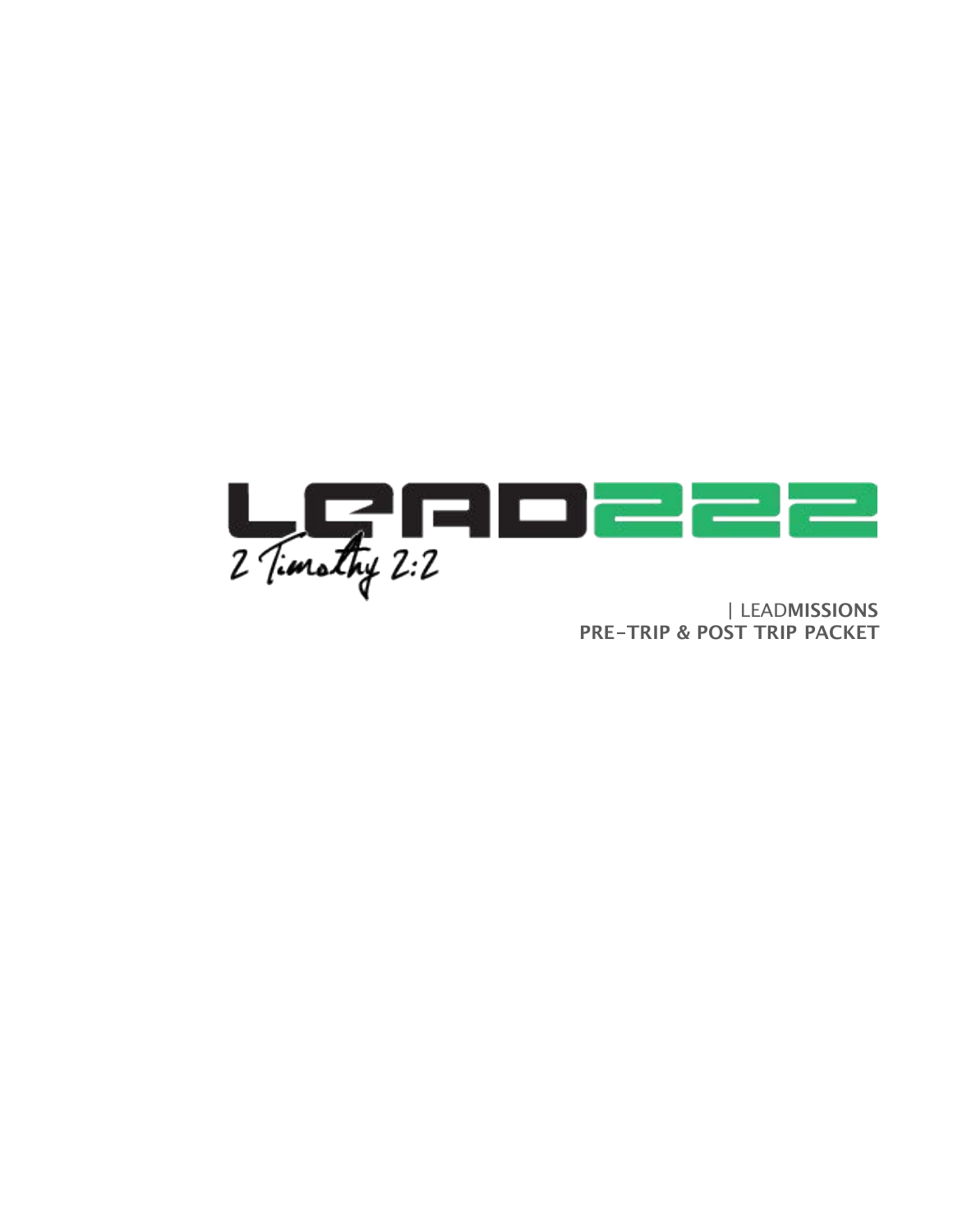Dear Leader.

We are so excited that you will be bringing your group to LEADMISSIONS. The purpose of LEADMISSIONS trips is to provide students with an opportunity to be about God's mission in the world and to grow as leaders in the process. Our desire is to see God use these times to stretch students, to inspire them to dream big kindgom dreams, and to challenge them to be influencers whom God will use to make those dreams reality.

In keeping with those goals, our commitment is to help you mentor and shepherd your team before, during, and after the trip. Enclosed you will find training materials that you can use before and after your trip. There are three sections:

Section 1: Team Dynamics - three independent team-building activities that will help your team get to know one another, talk about expectations, discover ways to encourage each other, and build unity.

Section 2: Cross-cultural Training – three independent teachings that will help your team learn about why we do missions, how a leader must be a learner in a new culture, and what it means to serve someone from a different culture.

Section 3: Post-trip - two connected sessions to help your team process what you experienced and learned, and to discern what could be next.

The sessions can be used in any order you'd like and are designed to be modified/adapted to your ministry context. Feel free to make any additions or subtractions you feel necessary. As well, you'll find that the *phrases in italics* are direct places where you can direct, teach, and guide your students.

We pray that as you mentor students, you will take seriously the task of preparing them for what they're about to experience and to help them process what they have learned. As we approach these mission trips with intentionality and focus, we believe that we will change youth ministry culture even in the way we take students on trips like these.

See you this summer!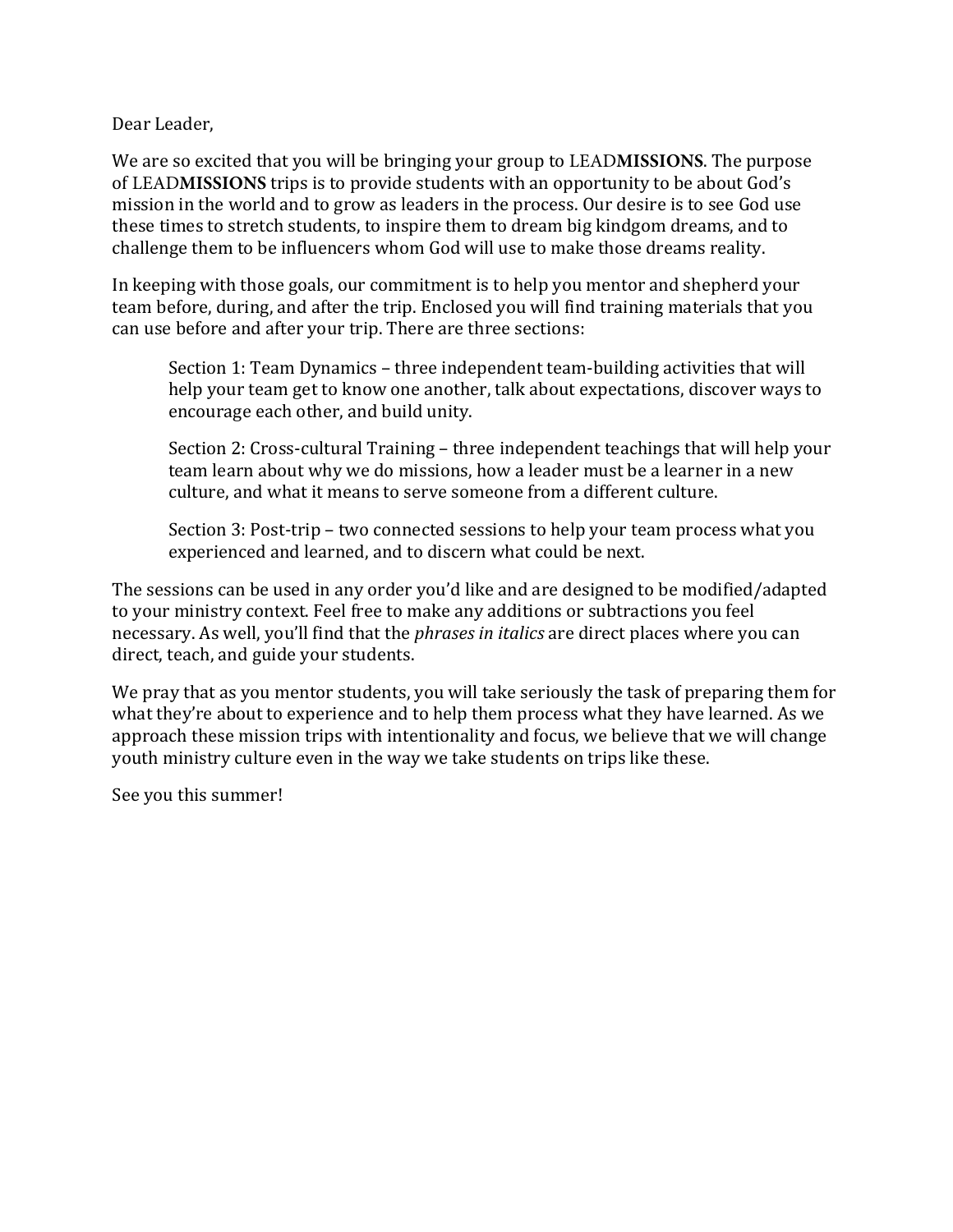# **TEAM DYNAMICS SESSIONS**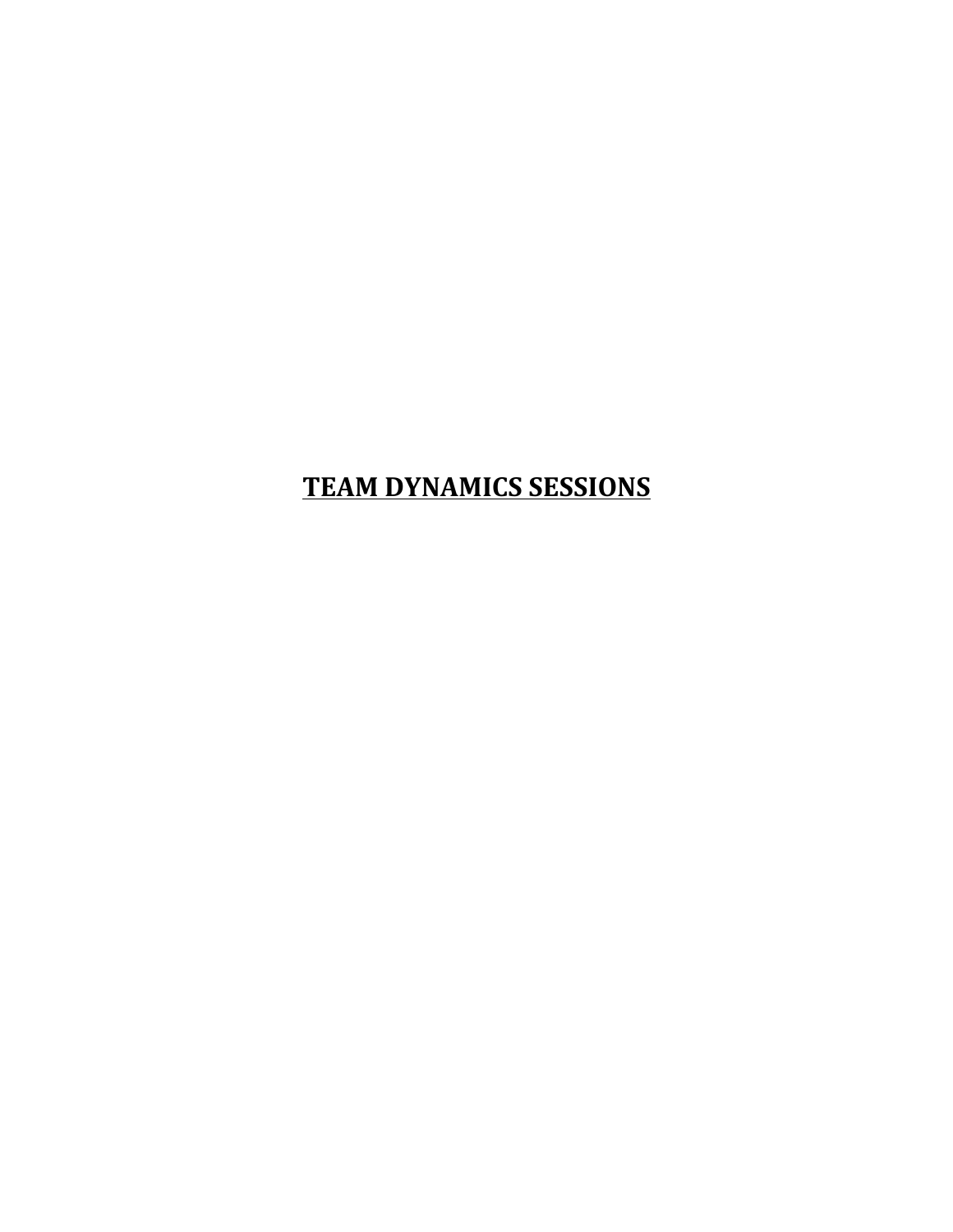## **Session 1: PERSONALITIES AND EXPECTATIONS**

### *Main Point:*

Each member of the team brings a different personality and background to the group. We also each have different expectations of the trip -what we want to have happen while we're there and what we want to come away with in the end. Exploring these things beforehand can help us as a whole become more united and gain a clearer understanding of what we should be striving to achieve.

*Total Time:* 20-30 minutes 

### TEAM BUILDER: On the Line

Materials Needed: Tape or rope, list of questions

Directions: Use the tape or rope to create a line down the middle of the room. Tell the group that this line is a continuum with one end being one extreme and the other end the other extreme. Then ask a series of questions and get the group to answer by jumping onto the line at the place where their answer would be. Choose members to explain why they answered the way they did.

List of Possible Questions:

- Are you more like your mom or dad? (Example: one side of line dad, one mom)
- For one day, would you rather lose your ability to talk or your ability to see?
- Would you rather stay in or go out on a Friday night?
- Do you like the Humanities or Math/Science more?
- Are you an introvert or an extravert?
- How excited are you about the trip?

*Think* of other questions like this to gain a better understanding of the group dynamics, *backgrounds, feelings about the trip, etc. Once comfortable, you can even ask team members to ask questions of their own.*

### TAKEAWAY:

Remember that in order to work as a team, you need to get to know your teammates. This is just the beginning of our time together, but if we can learn who we are as individuals in relation to the group and keep our goals and expectations in mind, then we will be able to accomplish what God has for us on the trip.

Encourage the students to keep thinking/praying about their individual goals and the group's goals for the trip. What is it that we should work to accomplish? And remember God can use these goals, but He can also change them. We should expect the unexpected!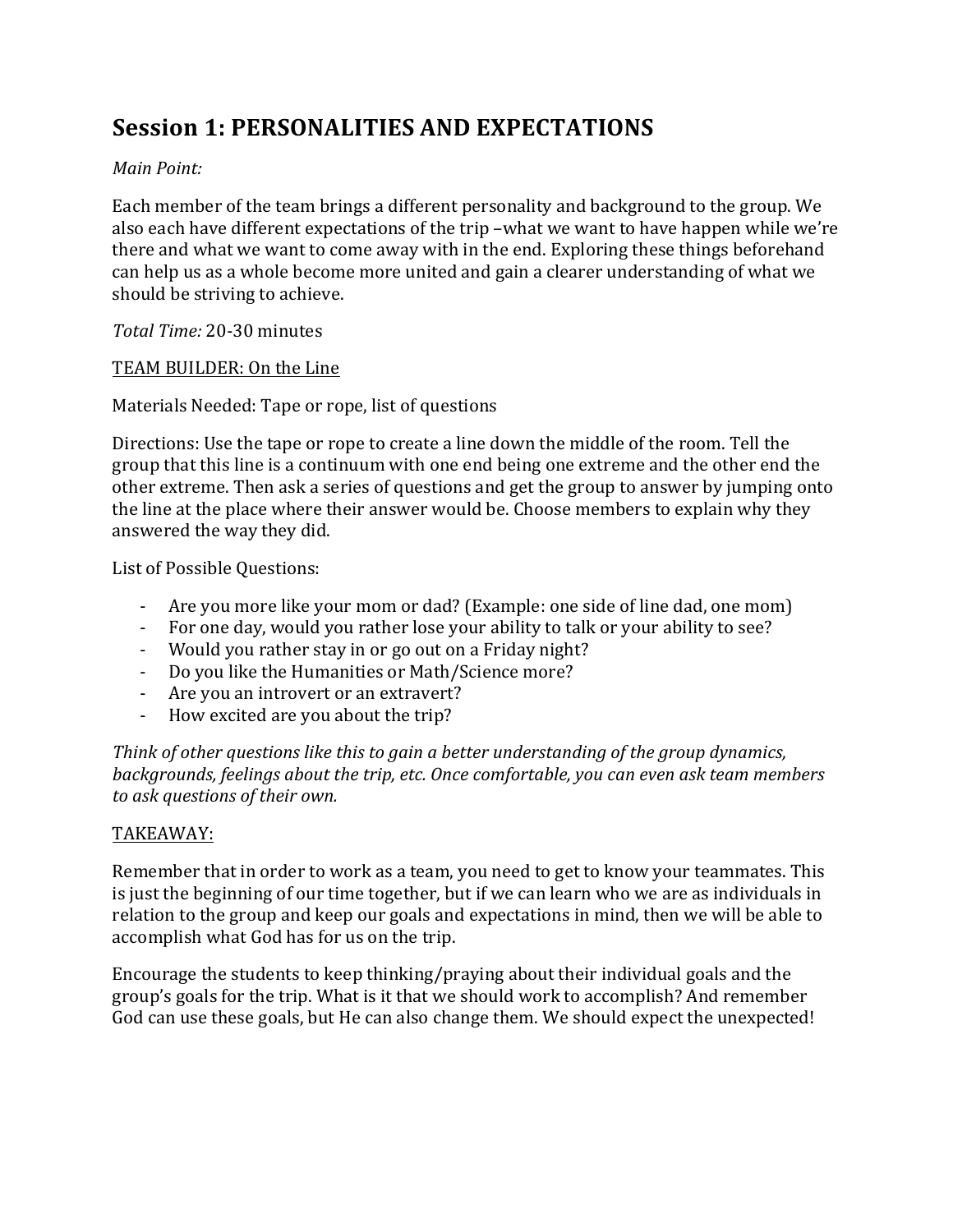## **Session 2: UNITY AND ROLES**

## *Main Point:*

Now that everyone knows each other a bit better, it is important to talk about how personalities and different God-given gifts come into play. Christ's body is supposed to be unified, with each member of the team doing the tasks that God has called and equipped them to do, so that the whole team functions the way it should. But when conflict arises (which it will), dealing with it in a godly manner will make all the difference for the success of the team.

#### *Total Time:* 20-30 minutes

### TEAM BUILDER: Problem Solving Puzzle

Materials Needed: 2 or 3 of the same jigsaw puzzles or brainteaser type puzzles, blindfolds, pens and paper (maybe)

Directions: Break the group into two or three teams and then assign a role to each of the members –

- 1. One person should be blindfolded,
- 2. One should be silent the whole game,
- 3. Another banned from using their hands.

Tell the teams that it's a race, but that everyone has to participate in helping with the puzzle in some way. Give each team the puzzle and let them work to solve it as a unified team. After the teams are finished talk about how they think it went.

Encourage them to discuss questions like:

- How did you work to get the puzzle solved?
- Did one main leader become obvious in the group?
- What was the hardest thing about having one of the weaknesses?
- What was your role on the team?
- Did everyone contribute?
- How could you do better the next time?
- What does this have to do with the trip?

### TAKEAWAY:

Read 1 Corinthians 12. What does this passage have to say about unity and the body of Christ? What about individual roles? How would a unified team handle possible conflict?

Remind students that people will have different roles on the trip – some will do more upfront things, some will have behind the scenes roles – and sometimes you'll be asked to do something that doesn't seem very important or that you don't like. Do everything with the goal of unity in mind. Seemingly insignificant tasks are still important in order for the body to function the way it should, for the trip to go well, and for God to be glorified.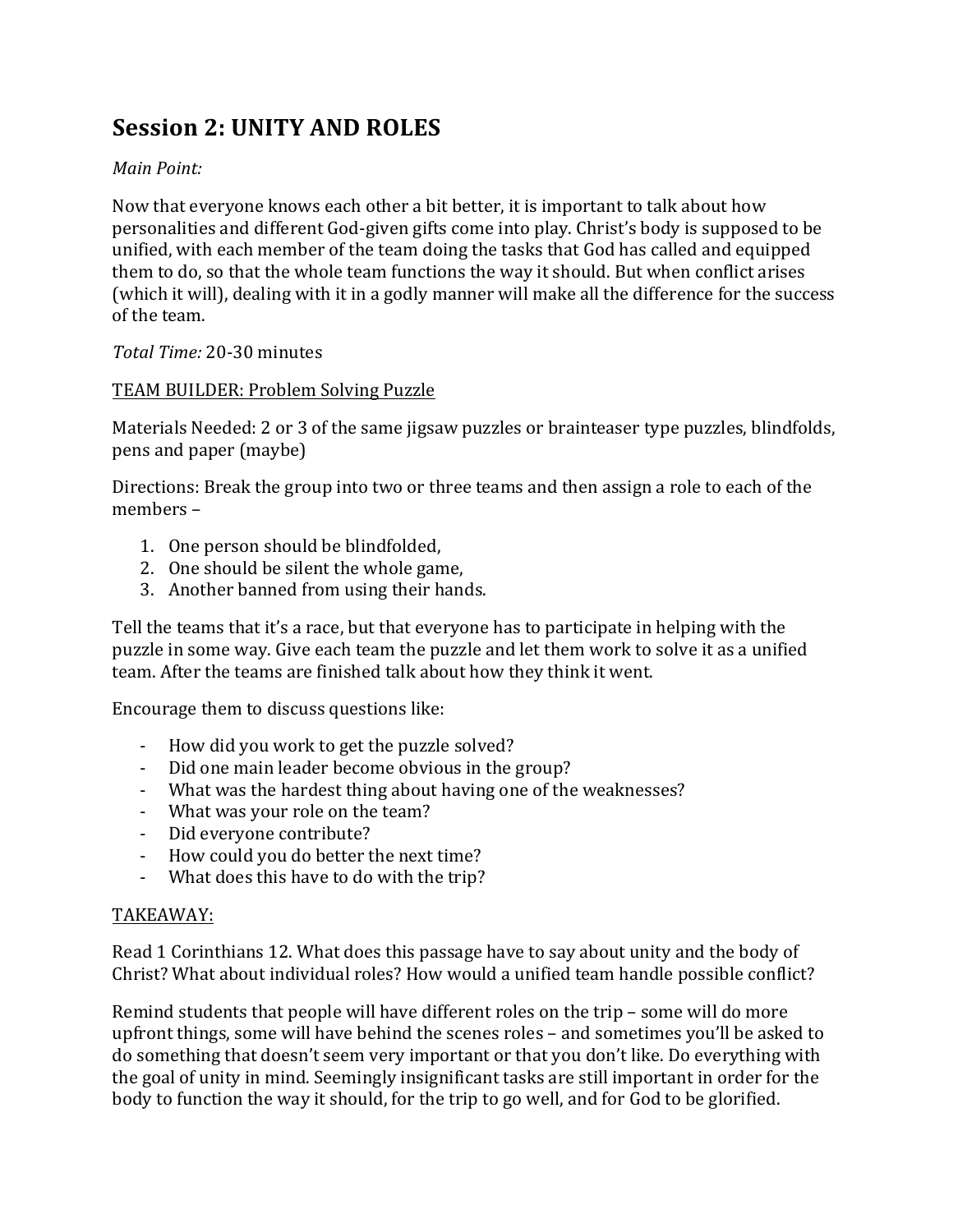Encourage students to dig deeper into the passage on their own and to pray that the group can be unified throughout the trip and deal with conflict. You could also talk more about the specific roles needed on your trip and who has a passion for doing what.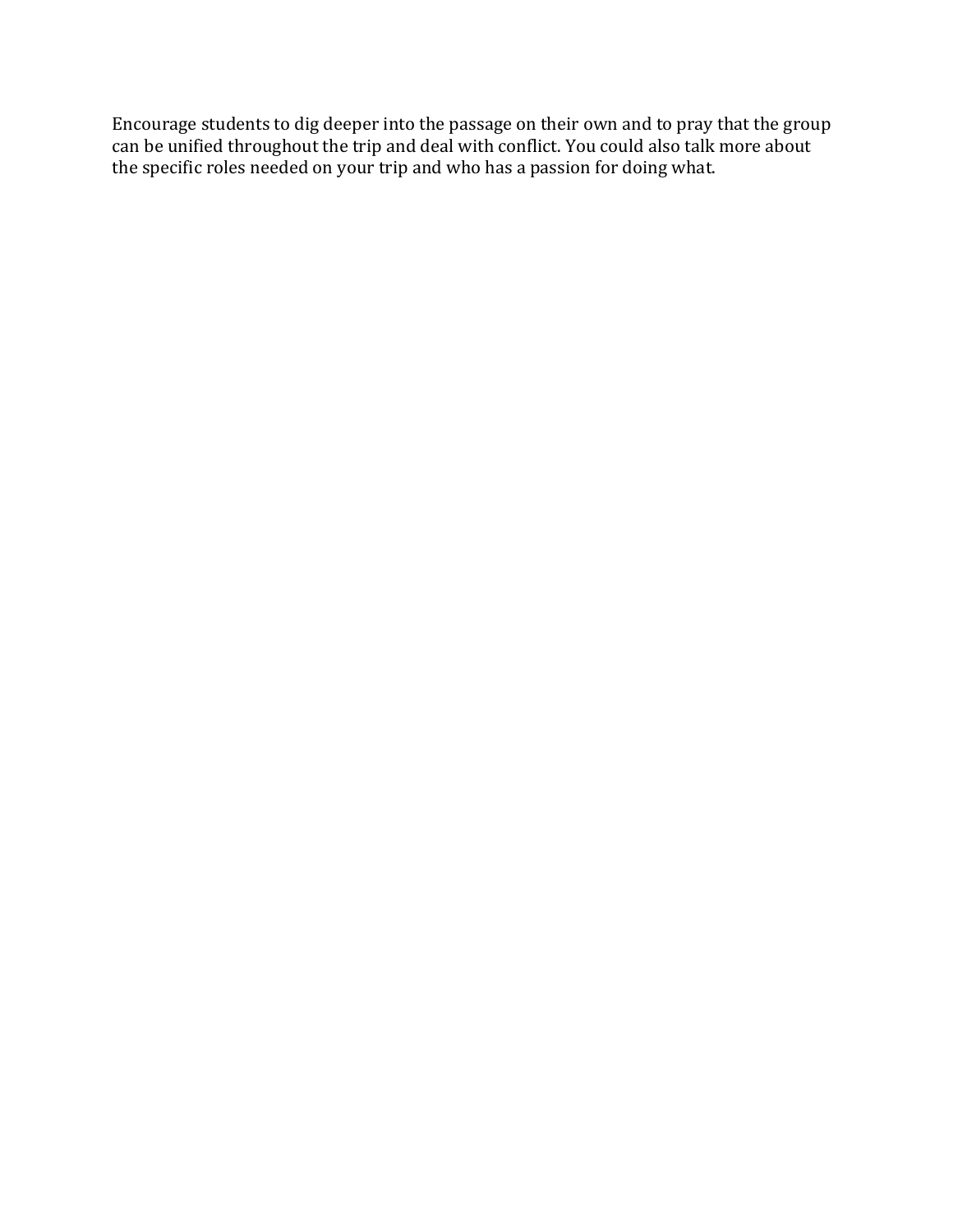## **Session 3: ENCOURAGEMENT**

## *Main Point:*

One way to prevent conflict and create unity is by cultivating a positive and encouraging atmosphere. Servant leaders are constantly looking for ways to see the praiseworthy and beautiful qualities of the people they serve. Look for ways to build each other up and motivate each other even before the trip. Encouragement strengthens the team and is one way that God can clearly be glorified throughout the mission trip.

### *Total Time:* 20-30 minutes

### TEAM BUILDER: Encouragement Challenge

Materials Needed: paper, art supplies, team survey (included on next page)

Directions: Get the students to take a minute and think about what really encourages them and how the teammates can help them while on the trip. Have everyone fill out the team survey and turn them in. Make copies for the team of everyone's survey answers. Use these to encourage each other throughout and even before the trip. Then have everyone make cards and write notes to encourage someone else on the team. Save the cards to give to each other at an unexpected moment.

## TAKEAWAY:

Read Hebrews 10:24-25. We want to be people and teammates who "spur one another on toward love and good deeds." What would it look like if people actually lived their lives with this in mind? What will it look like on the trip specifically?

You each have unique abilities and personalities that make a difference on the team. Your smiles, words, and actions can effect others in major ways. While we are on the trip to serve others outside of our team, we should also be very intentional about serving each other within the team.

Be praying and thinking about opportunities that you have to encourage the group. Use the surveys we took today as inspiration.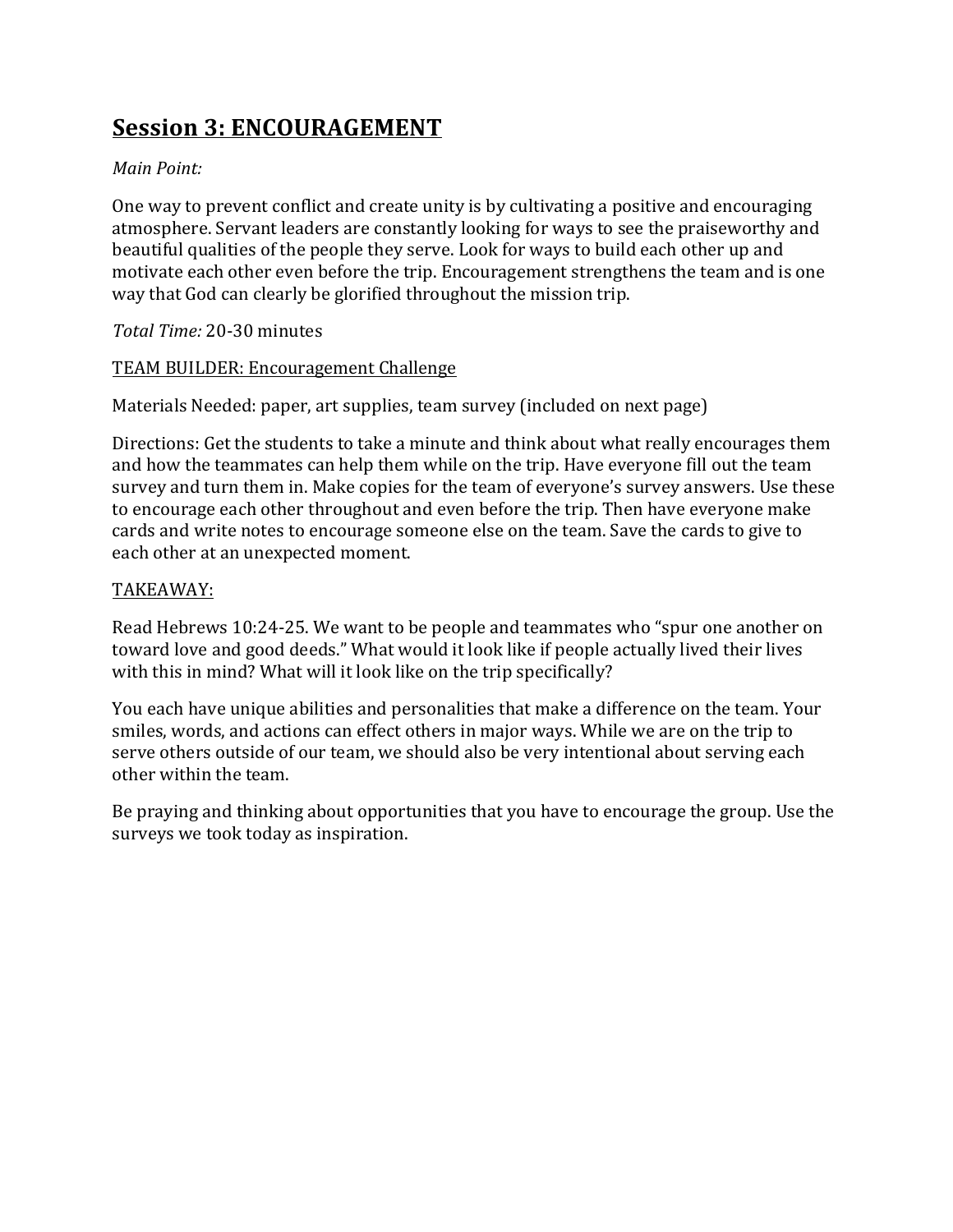## ENCOURAGEMENT SURVEY

Name:

What do you expect will be hard for you about the trip?

What can your teammates do to make it easier?

What kinds compliments do you appreciate the most?

What types of jobs relating to the trip do you like to do? What types of jobs don't you like?

What is the best surprise gift you've ever received?

List your favorite kinds of candy/snacks:

Favorite colors:

Favorite music:

Favorite games:

Favorite thing to do when traveling:

What else should the team know to help encourage you?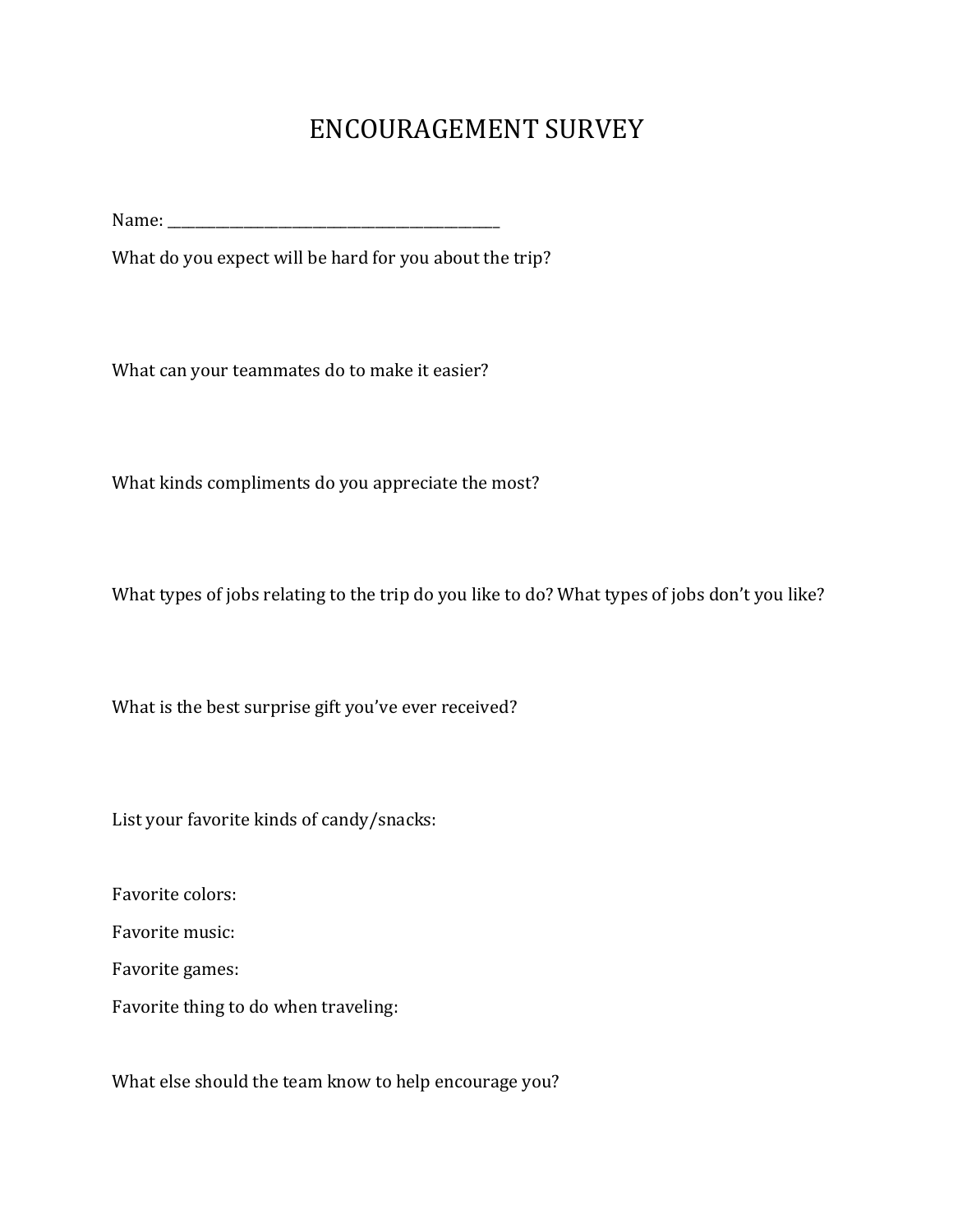# **CROSS-CULTURAL SESSIONS**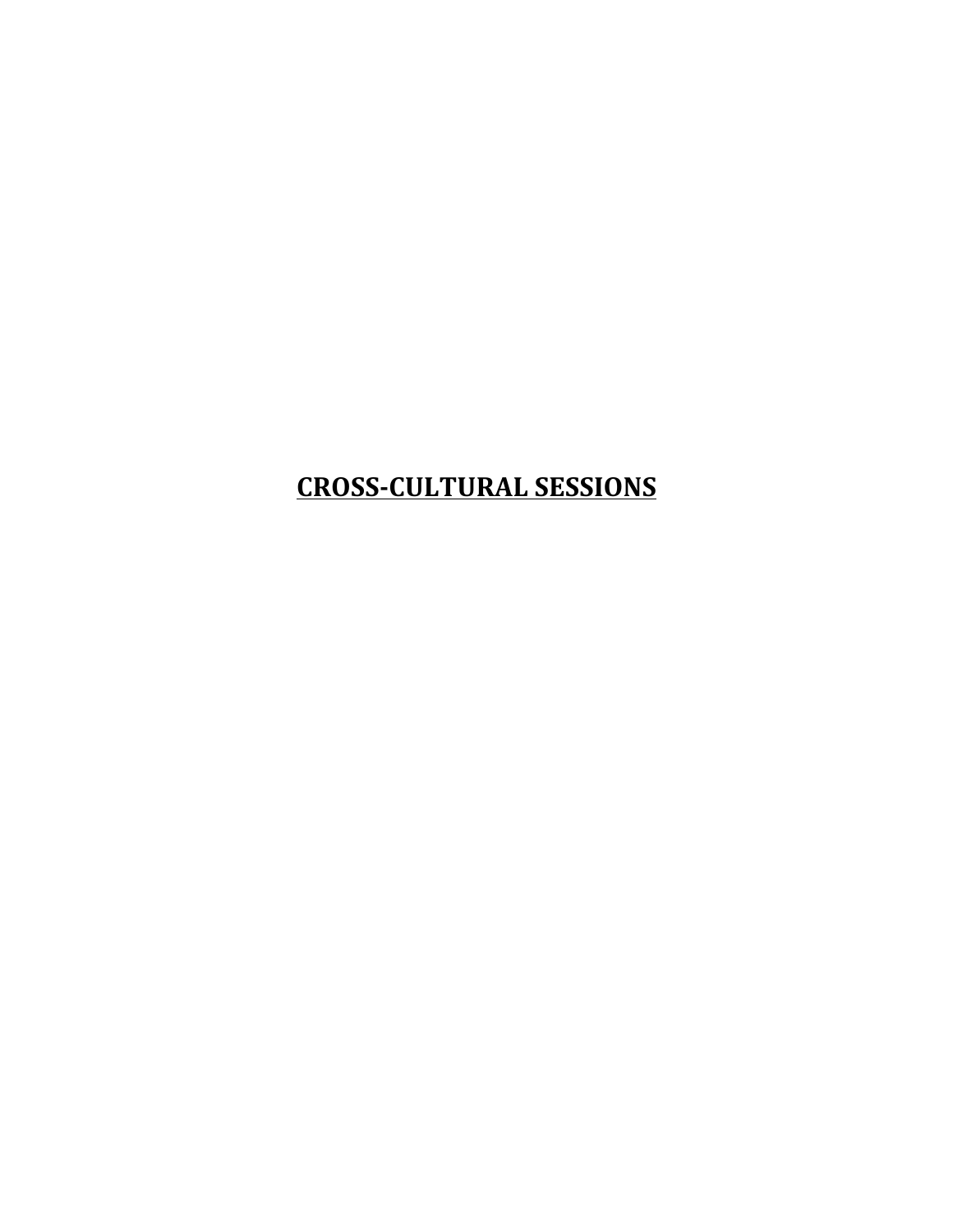## **Session 1: WHY MISSIONS?**

## *Main Point:*

It's easy to get excited about LEADMISSIONS trips just because of the people you're going with and the places you're going to. If you haven't already, wou will hear a lot of talk about being missional. But have you ever paused to consider WHY MISSIONS? Why does the church do missions? Why does God command it? Missions is about more than going out and helping people less fortunate than us. Missions is motivated by God's plan to extend his glory to all the earth, and to use human vessels to do it.

### *Method:*

- $\triangleright$  We will use a Triangle to help students remember the point of missions.
- $\triangleright$  The leader will give a survey of the Scriptures at various points students will participate inductively by searching the Scriptures to see how the triangle is filled in by various human vessels.

*Total Time:* 20-30 minutes (depending on how much group activity time you choose)

## OPENING:



Angelina Jolie and Brad Pitt with humanitarian workers in Namibia, Africa.

It seems that lately a lot of celebrities are interested in helping the poor and vulnerable. From Madonna to Angelina Jolie and Brad Pitt to Bono, people with all kinds of influence are starting to get on board with caring for their fellow man.

Have you ever stopped to think for a moment – how is what we're about to do on our mission trip similar, but also different from what these folks are doing (especially if the 'dogooders' are not Christian)? In short, what makes a Christian mission trip, *Christian?* 

## *Invite students to respond:*

- 1. What are the differences between a Christian mission trip and a humanitarian aid *trip?*
- 2. *What are the similarities?*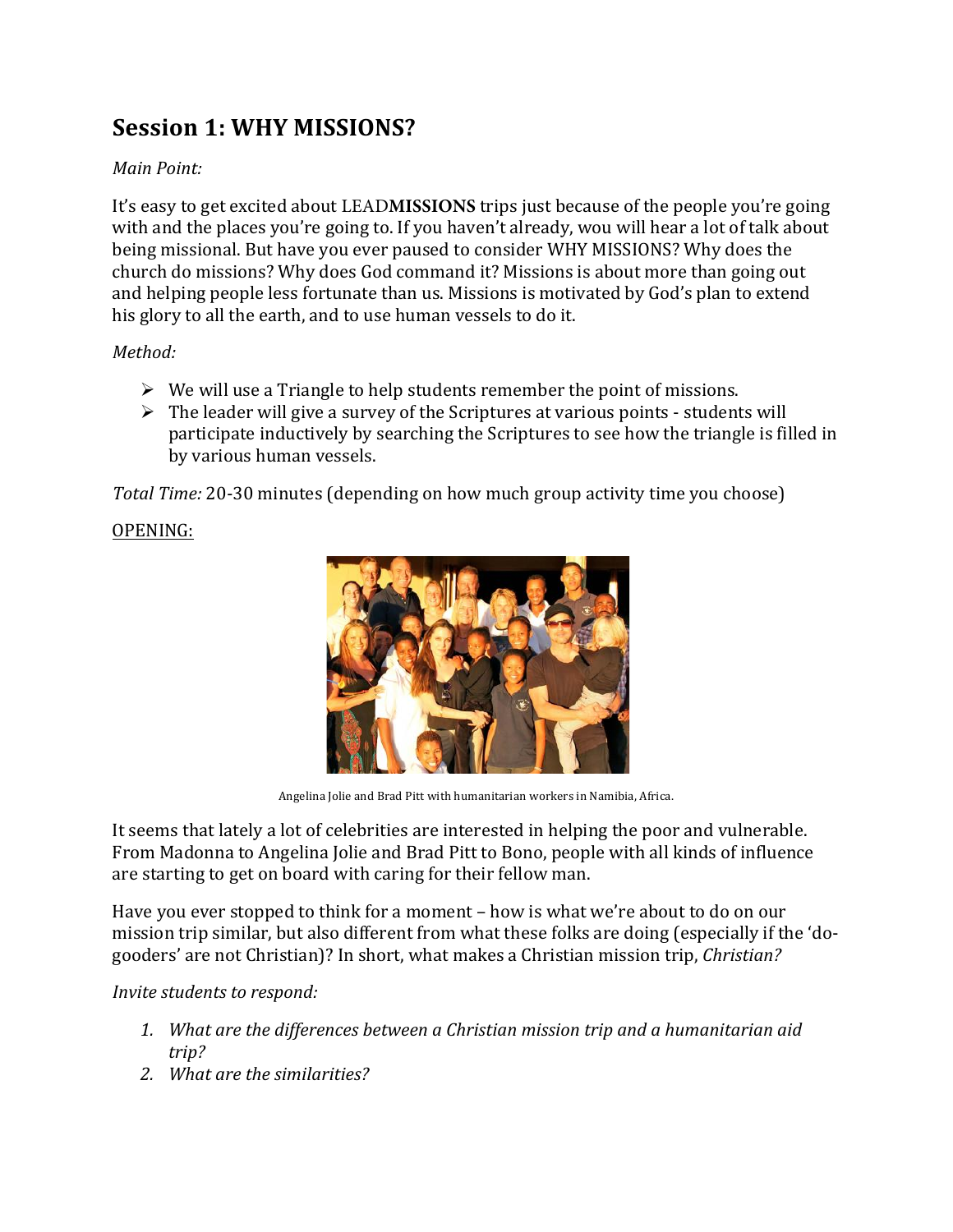A common difference will be that our intention is to just share the Gospel and tell people how to get saved whereas these non-Christians don't believe that. But there's got to be more to it than that or else why not just go and preach the Gospel? Why do we serve, work, and care for needs?

On the surface, we may be involved in similar projects, similar kinds of work, and even have similar concerns. But underneath the work we do, our motivations are very different because we are motivated by what God has already begun to do in the world.



Student mission trip to Louisiana

#### The point of missions is to carry out God's purposes for the world that He began all the way back in Genesis.

#### LESSON:

In order to introduce you to this idea, I want to have you remember a simple diagram.

#### *Read Gen 1:26-28.*

God creates Adam and Eve, and gives them a job.

- $\circ$  Be fruitful and multiply
- $\circ$  Fill the earth and subdue it
- $\circ$  Have dominion over all the GOD living creatures

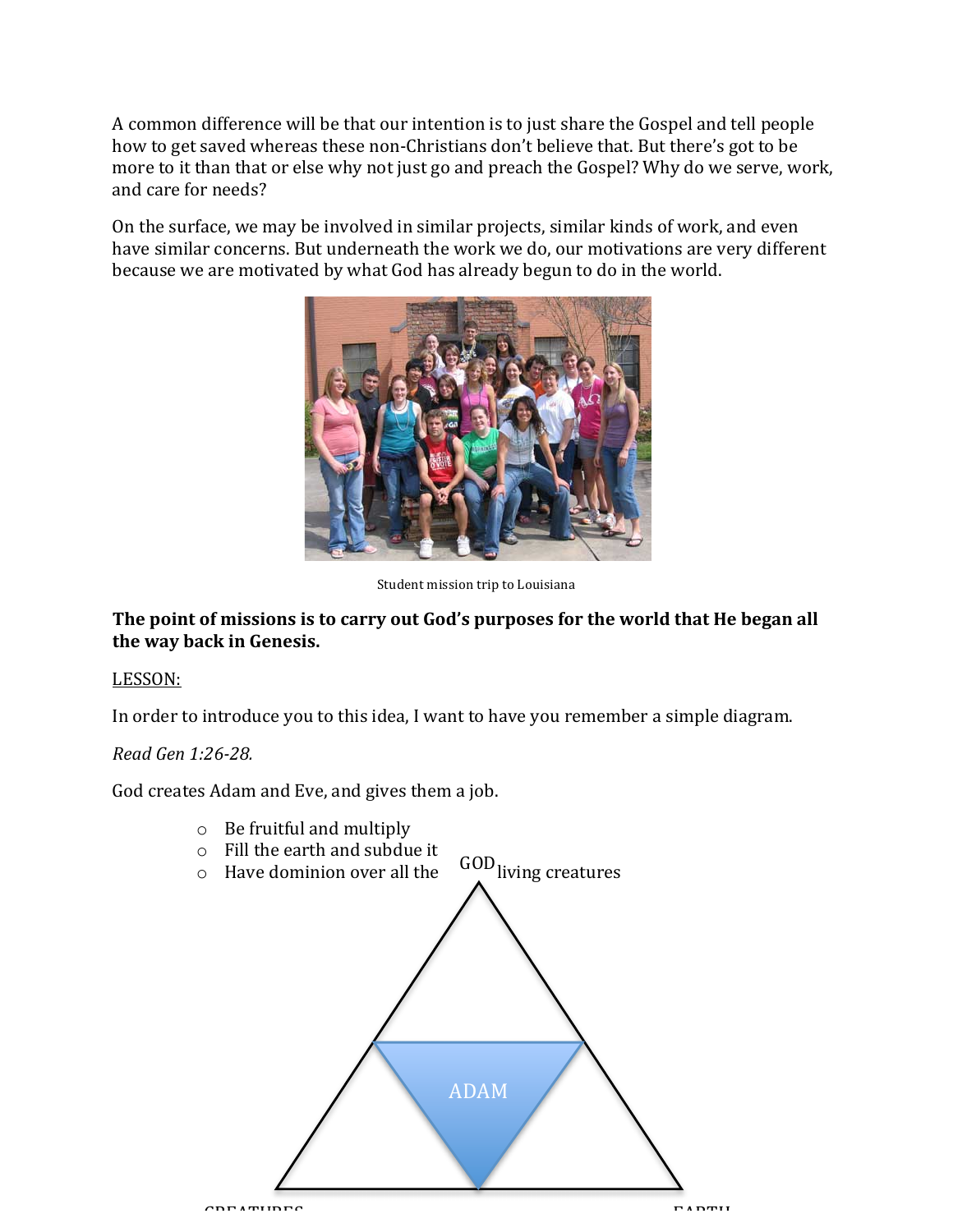Adam was the **agent** who was to secure the peace of the cosmos ON BEHALF OF GOD by ruling it and multiplying in it. He was supposed to fill the entire earth with God's blessing! He was supposed to secure the well-being of the land and its creatures as well as the earth itself! He was to tend it and care for it. But we all know how Adam's mission turned out, don't *we? EPIC FAIL.*

**Even with the failure, God does not abort his mission. Rather, he assigns the mission** to a new agent.

This triangle is an easy way to remember what God's original intention for the entire **cosmos was.** We'll see this triangle over and over again throughout the Bible.



*Break up the students into smaller groups. Assign one of the following passages to each group* and have them draw a triangle like the one above, filling in the AGENT (person who will *hopefully carry the blessing; the OBJECTS (people/things that will receive the blessing); and the PLACE where the blessing is to reach.* 

|                          | <b>AGENT</b>            | <b>OBJECTS</b>      | <b>PLACE</b>      |
|--------------------------|-------------------------|---------------------|-------------------|
| Genesis 9:1-2            | Noah                    | Creatures           | Earth             |
| Genesis $12:1-3$         | Abraham                 | Descendants/peoples | Nations/Earth     |
| Exodus 19:1-6;           | Israel                  | <b>Nations</b>      | Land              |
| Deuteronomy 4:5-8        |                         |                     |                   |
| 1 Sam 10:1               | King                    | Israel              | Land              |
| 2 Sam 7:8-16*            | David                   | Israel              | Land/Earth        |
| 1 Kings 4:20-21, 29-34   | Solomon                 | Israel              | Nations/Earth     |
| Romans 5:12-17*          | Jesus Christ (2nd Adam) | Redeemed            | Life              |
| Ephesians $2:14-21*$     | Jesus Christ            | Jews and Gentiles   | Dwelling place    |
| Revelation 21:1-6, 22-26 | Jesus Christ            | Redeemed Humanity   | New Heavens & New |
|                          |                         |                     | Earth             |

*Here are the answers in table form:* 

*\* indicates a little more difficulty*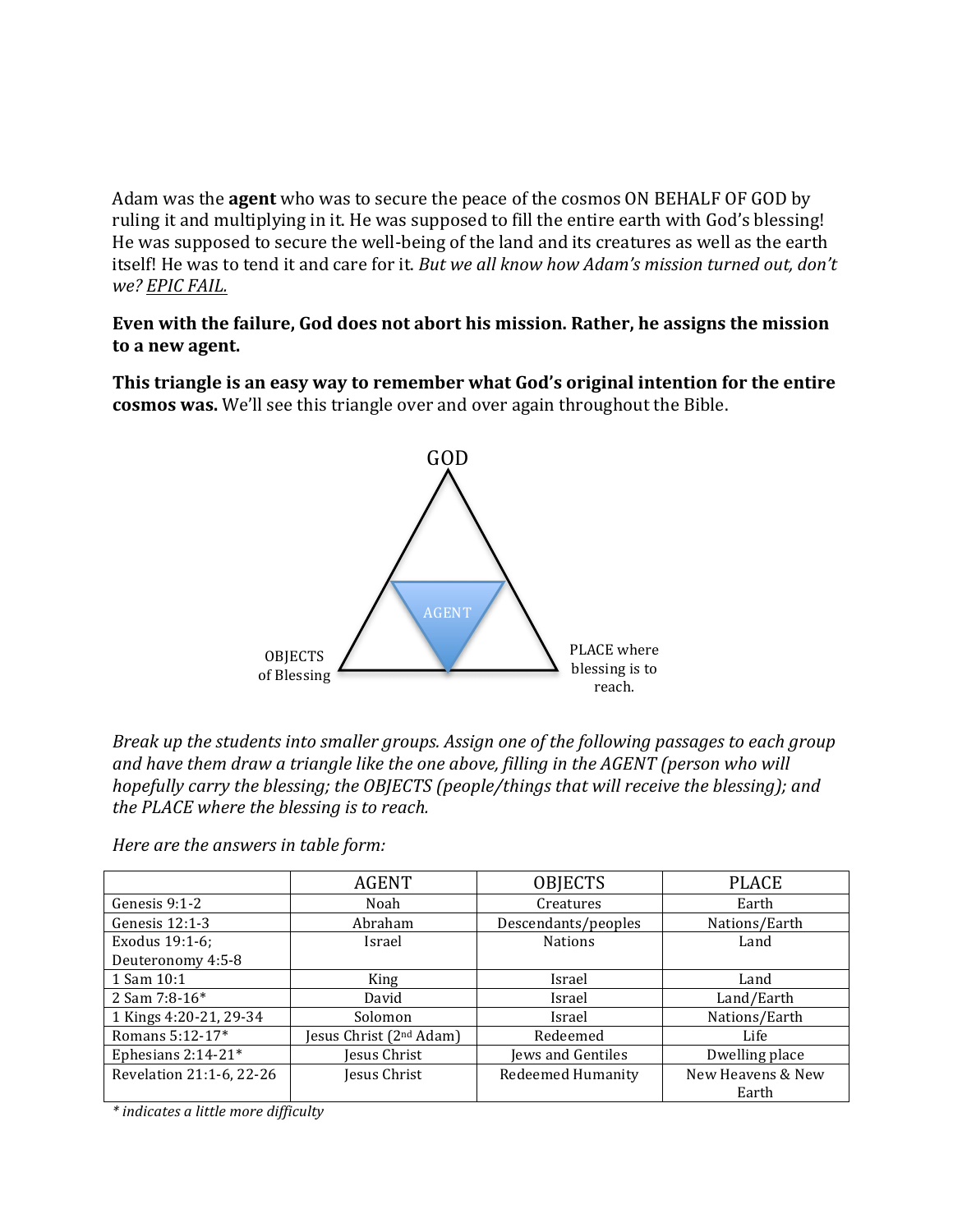*A couple of follow-up questions:*

- 1. Think about the agent you looked up. How did their assignment turn out? Did they *accomplish it or did they fail?*
- 2. As we look at all of our triangles together, what are some things that seem to repeat *(other than God being at the top)?*
- 3. *Who finally fulfills the mission?*

*So how does this fit with what we are doing?* 

Jesus fulfilled the mission of God – the same mission that Adam, Abraham, Israel, David (and so many other kings) left incomplete. *Read Matt.* 28:18-20 and Acts 1:8. Jesus sends his disciples to the ends of the earth to bear witness to who Jesus is and what he has done. We are going out in Jesus' name to care for people, we are continuing the work that he **has already completed!** He is using us to bring it to full completion. We are part of the triangle because we are part of God's mission that began all the way back in Genesis.



#### TAKEAWAY:

Remember this triangle! Remember why we're going. We are continuing the work of Jesus in bringing God's blessing to all peoples to the ends of the earth.



*(Make a triangle with your hands).* There will be times during this trip where it will be hard. The work, our relationships, ourselves – we need to remind each other with a simple sign, this triangle. We'll give each other this sign, and we'll know that we're not here for us.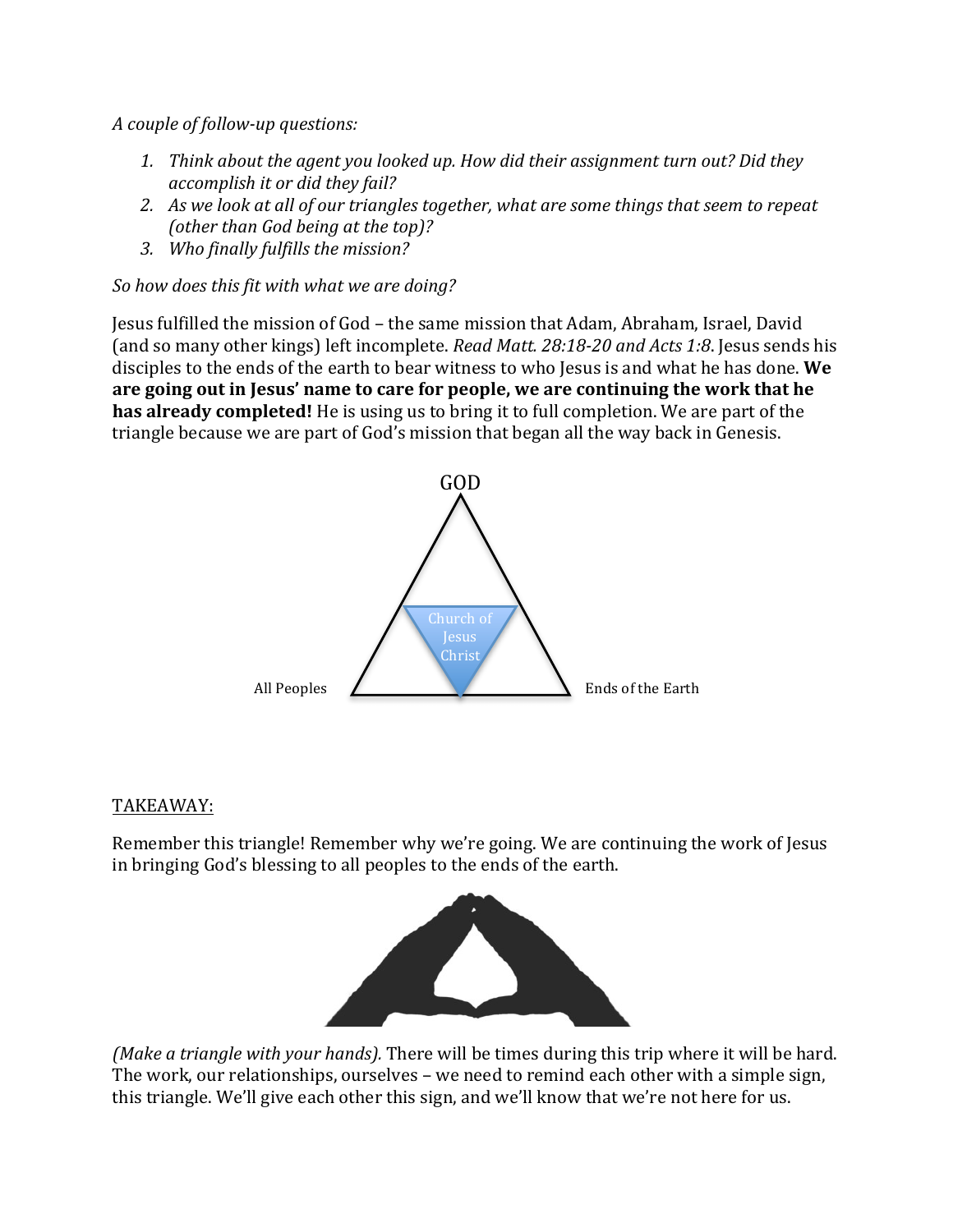We're not even here for our church. We're here to be a part of what God has already begun, and what God himself will finish when Jesus returns (Rev 21).

Let's close our meeting by praying for one another, by laying hands on one another like this (make the triangle). We'll place our hands in the form of a triangle on each other as we pray that God will make each of us more aware of his mission and more aware of how He is working in us, through us, and around us.

Feel free to craft the prayer time in a manner that's comfortable for your team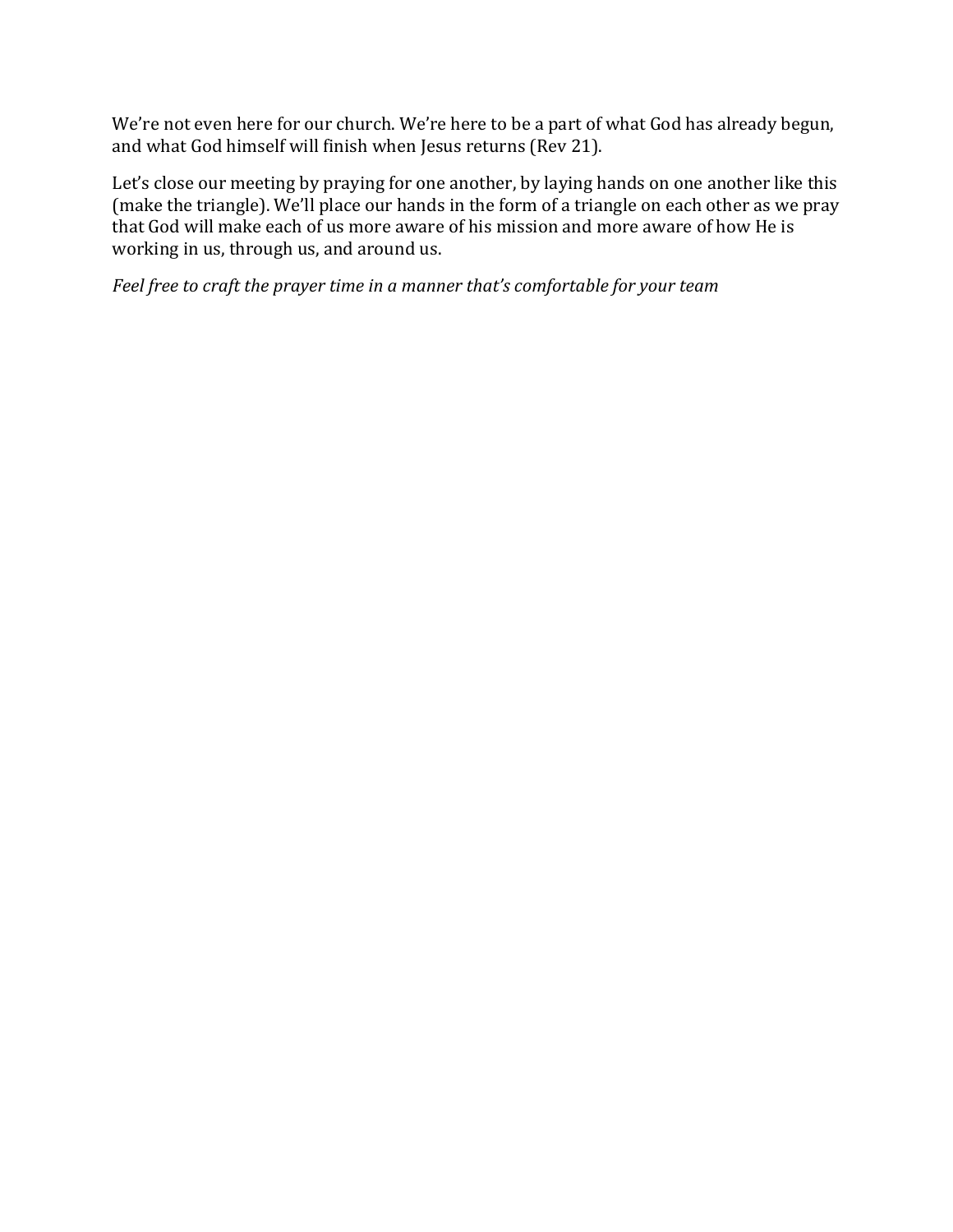## **Session 2: BECOMING A LEARNER**

## *Main Point:*

Leaders always begin by observing, listening, and assessing what is in front of them, and sometimes the process of learning is a difficult one. As we embark on this trip, we will have an opportunity to learn from the people we are going to serve. It takes intentional and careful servanthood to engage cultures with humility and openness – taking the posture of a learner. 

## *Method:*

- $\triangleright$  We will spend some time talking about what culture is. *Note: this will be related to the debrief exercise as well.*
- $\triangleright$  The leader will help students understand their own culture, and the idea that just because we do things a certain way doesn't mean that everyone must.

## *Total Time:* 30 minutes

### OPENING:

We're going to start our training today by defining American culture. Let's look at the following case study.

*You have befriended an international student from China named Guan Ji Liang (let's just call him John). You notice over the course of a week that John looks really depressed, and is* withdrawing more and more. At first, it seems like homesickness, but then you notice John starting to get really cynical and angry towards anything 'American'. He seems to be making *a* lot of judgments about Americans. You're worried about your friend and want to help him *through this tough time. Think about these questions:* 

- 1. *What do you think he's going through?*
- *2. How would you help him?*

It would be safe to say that John is going through culture shock. It's what happens when we are taken out of our home culture (where we're comfortable) and thrust into a new environment. When we begin to realize the differences in culture, we respond to these differences. **How we respond to differences in culture can make all the difference in** how successful we are in our mission.

### LESSON:

But let's begin from the very beginning, *What is culture?* 

Ask: What makes up a person's culture?

Possible answers:

• Surface - Clothing / Food / Language / Behavior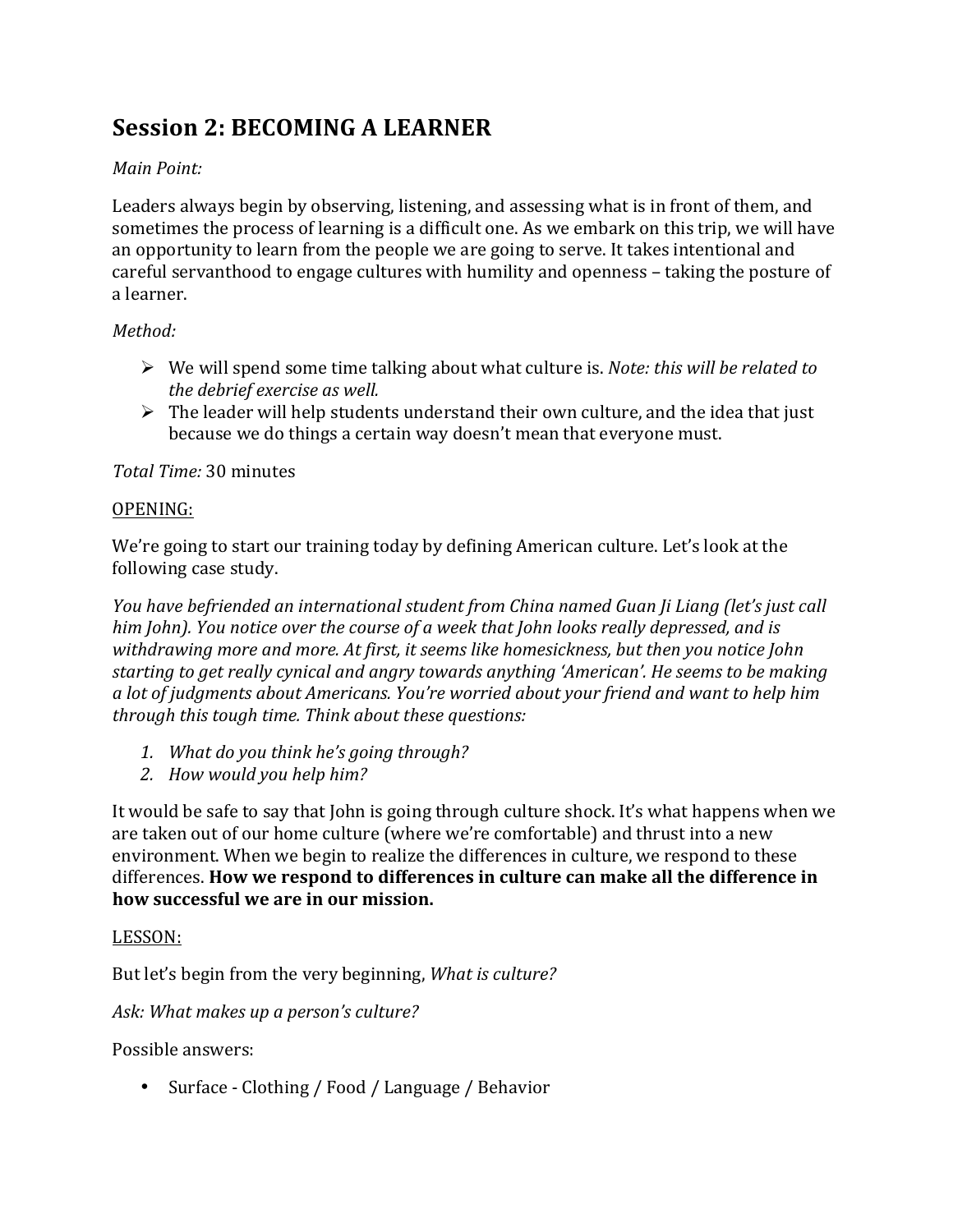• Underlying - Beliefs / Feelings / Values

How do we bring all of these things together? We've listed a lot of **aspects** of culture, but what is culture? Let's look at the Bible to see perhaps where culture comes from, and then try to understand what it is.

## *Read Genesis 1:28 together.*

"God blessed them and said to them, "Be fruitful and increase in number; fill the earth and subdue it. Rule over the fish of the sea and the birds of the air and over every living creature that moves on the ground." (ESV)

Andy Crouch points out that culture is a part of what it means to be human because it reflects the mandate God gave to us in Genesis  $1:28.1$ 

In essence, man was given the responsibility to make something of this world, and **culture reflects our attempts to make something of this world.** It is the sum total of all of our creative attempts to make something more than what we were given.

But there's a second part to culture as well. There is a sense in which we 'make something of the world' by interpreting it or giving meaning to it. For example, you may watch a movie and ask, "what do you make of that?" We're asking someone to give us an interpretation, not necessarily to create something new. So culture consists of two things:



## MAKING and MEANING

Adapted from Paul Hiebert, "Cultural Differences and the Communication of the Gospel"

So culture consists of making new things, but arises from a desire to give meaning to the things in our world. Culture reflects what we believe about our world, how we feel about our lives, and what we find valuable.

*Example: What do the following pieces of our culture tell us about the meaning of our world?* 

 <sup>1</sup> Andy Crouch, "Cuture Making." Downers Grove: IVP, 2008, 22-24.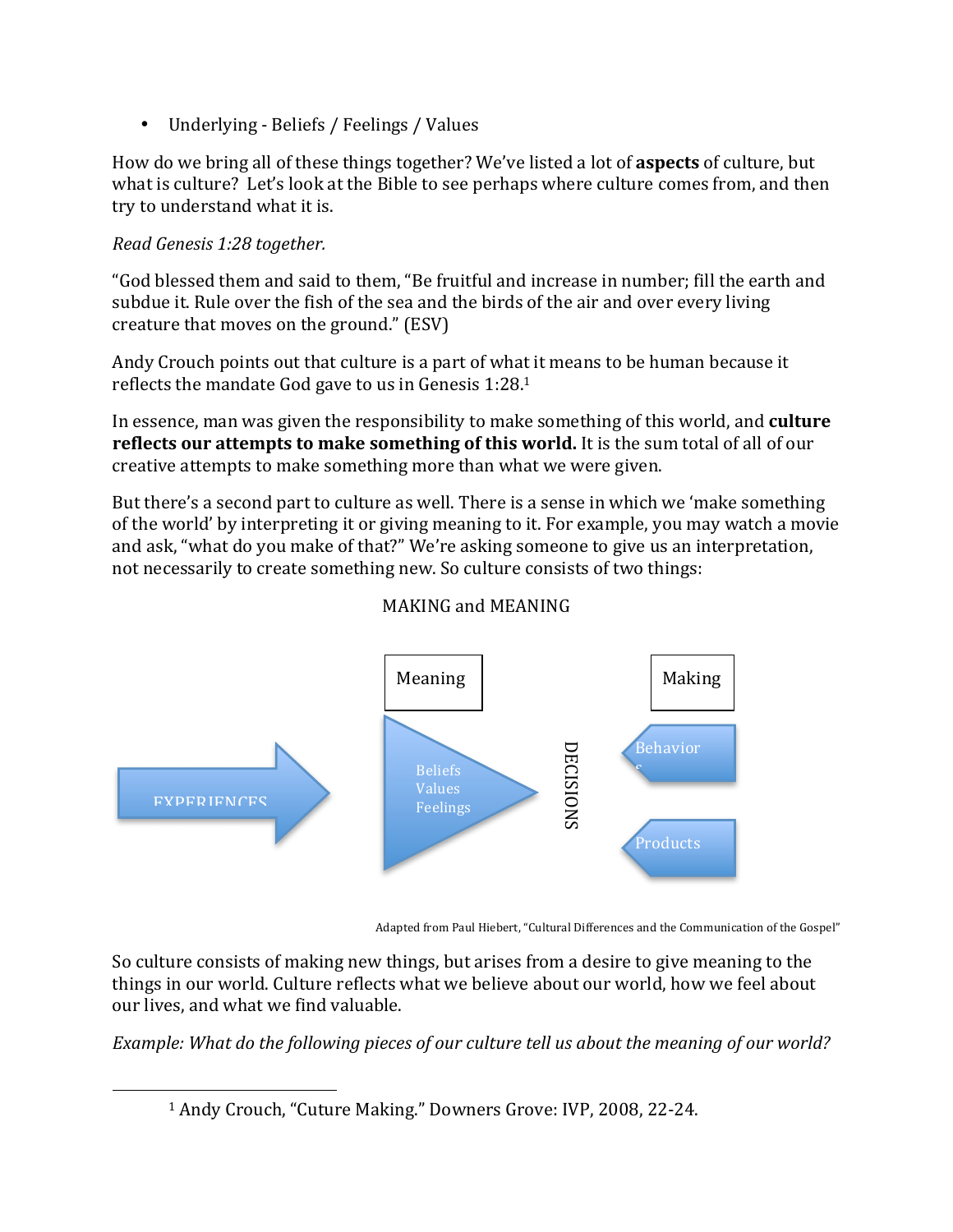• texting • Facebook • McDonald's • Justin Bieber • pornography • hybrid cars • feel free to add items

#### **Every culture for every people is an attempt to interpret our world and to carry out** the God-given desire to make something of it.

This does not mean, however, that every cultural item, belief, or practice is therefore good. Every culture, including our own, must be measured against the authority of God's Word. At the same time, it's important to recognize that as we evaluate a culture, we need to consider each aspect of culture in its own measure without making a generalization about the culture as a whole.

For example: just because the Bamu people of Papua New Guinea practice ancestor worship (a practice that is idolatry according to the Bible) does NOT mean that the entire culture is therefore unbiblical.

It's therefore important to talk about how we ought to respond to culture.

Andy Crouch gives two general ways by which we can respond to culture - Gestures and Postures.

A POSTURE is a natural stance towards things in our culture (whether they are new or not). It's our default position. For instance, Christ followers should have a posture towards the increasing cultural practice of pre-marital sex. We should condemn the practice – that's our default position from the Bible. It's our posture.

A GESTURE is a timely response, and we may need any number of them to respond to the various cultural happenings of our day. There are four general gestures we can take towards any culture (or part of culture).

Condemning – protesting or rejecting something (boycotting a movie or show).

Critiquing – analyzing, discussing, and thinking about a cultural item (what does the popularity of the Iphone mean for our culture).

Consuming – buying into, participating in, a cultural practice or item (attending a concert, being a Twilight fan).

Copying – creating another 'brand' of the cultural piece (making a 'Christian Facebook' site or Christian 'YouTube').

#### What is your gesture to *(NAME A MOVIE or A CULTURAL PRACTICE that your students will know, and that is not totally clear -eg, Harry Potter)?*

All of these are necessary gestures and necessary responses at different times. But over time, certain gestures can become postures. Especially when we come into contact with a culture different than the one we are used to. **Certain things that we take the posture of** consuming or condemning may or may not be suitable gestures in another culture.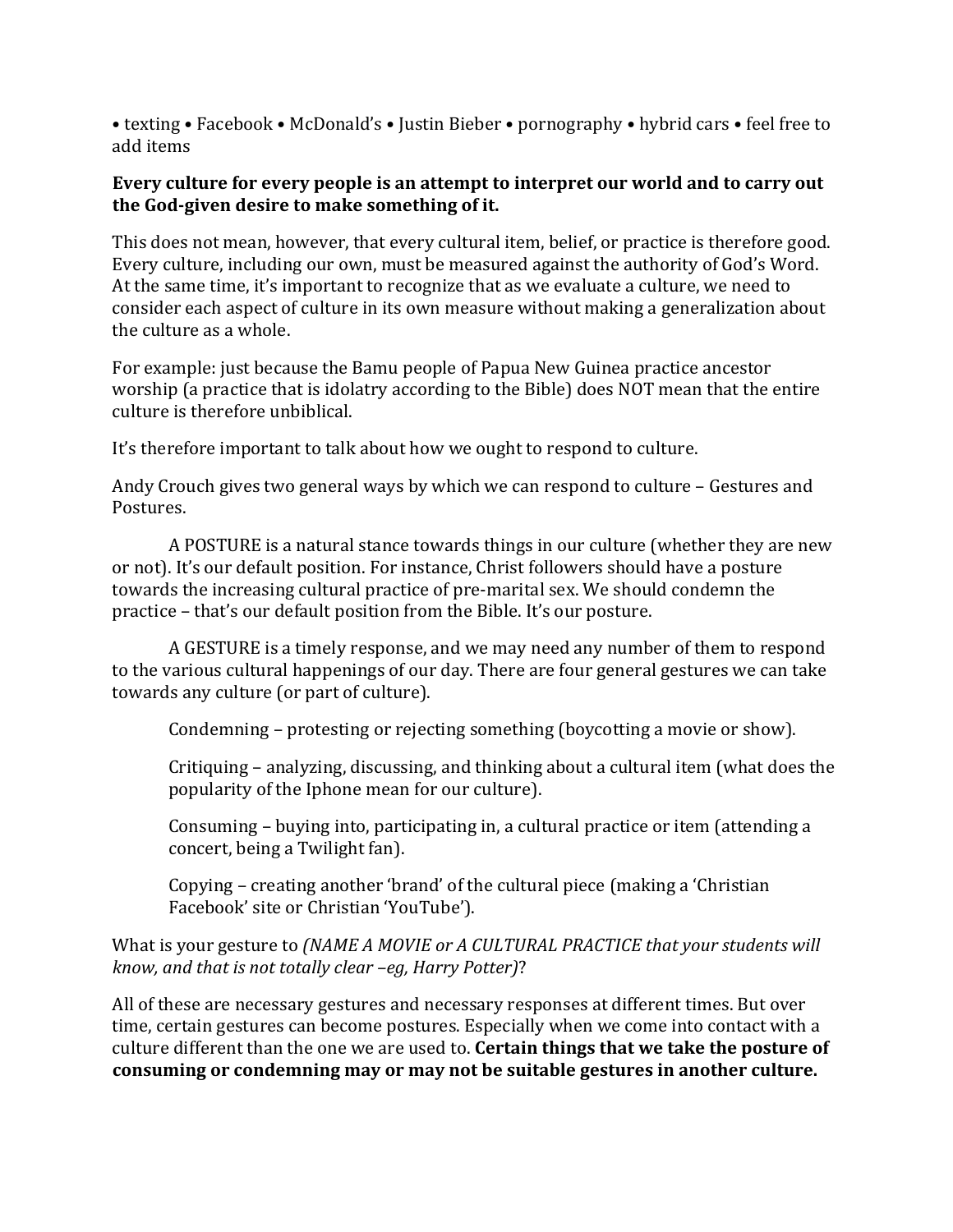For example, how do you view time? For many Americans, we condemn being overly late and inefficient with our time, but for many cultures, time is not a matter of efficiency for a task, but for relationships. Thus, we may find ourselves waiting for hours to do a project. We could end up frustrated and critical, interpreting the lack of respect for time as laziness or carelessness. Often, these differing cultural gestures can make us nervous, defensive, and critical of other cultures. Our responses can become postures if we are not careful!

Cultural differences will inevitably come, and so the posture we take as we enter the culture will make all the difference in the gestures we use to respond. Look at the following diagram.



# **Coping with Cultural Differences**

Connections, IVP, 2002.

The posture we take affects the gesture we use, and the results we experience! The Alienation and Isolation we feel when we take the wrong postures and gestures (see the diagram) is what we call CULTURE SHOCK.

If we truly want to bring the love of Jesus to the people we serve, we must commit ourselves to the postures of Openness, Acceptance, Trust, and Adaptability.

Openness – to new customs, new foods, new practices

#### We must refrain from jumping to conclusions or passing judgment **based on how our culture does things.**

Acceptance  $-$  giving value to another person's way of life, not rejecting, not being quick to evaluate something as right or wrong.

We must remember that God accepts us as we are in Christ Jesus, and **that if we are to minister in his name, we must be willing to do the same.**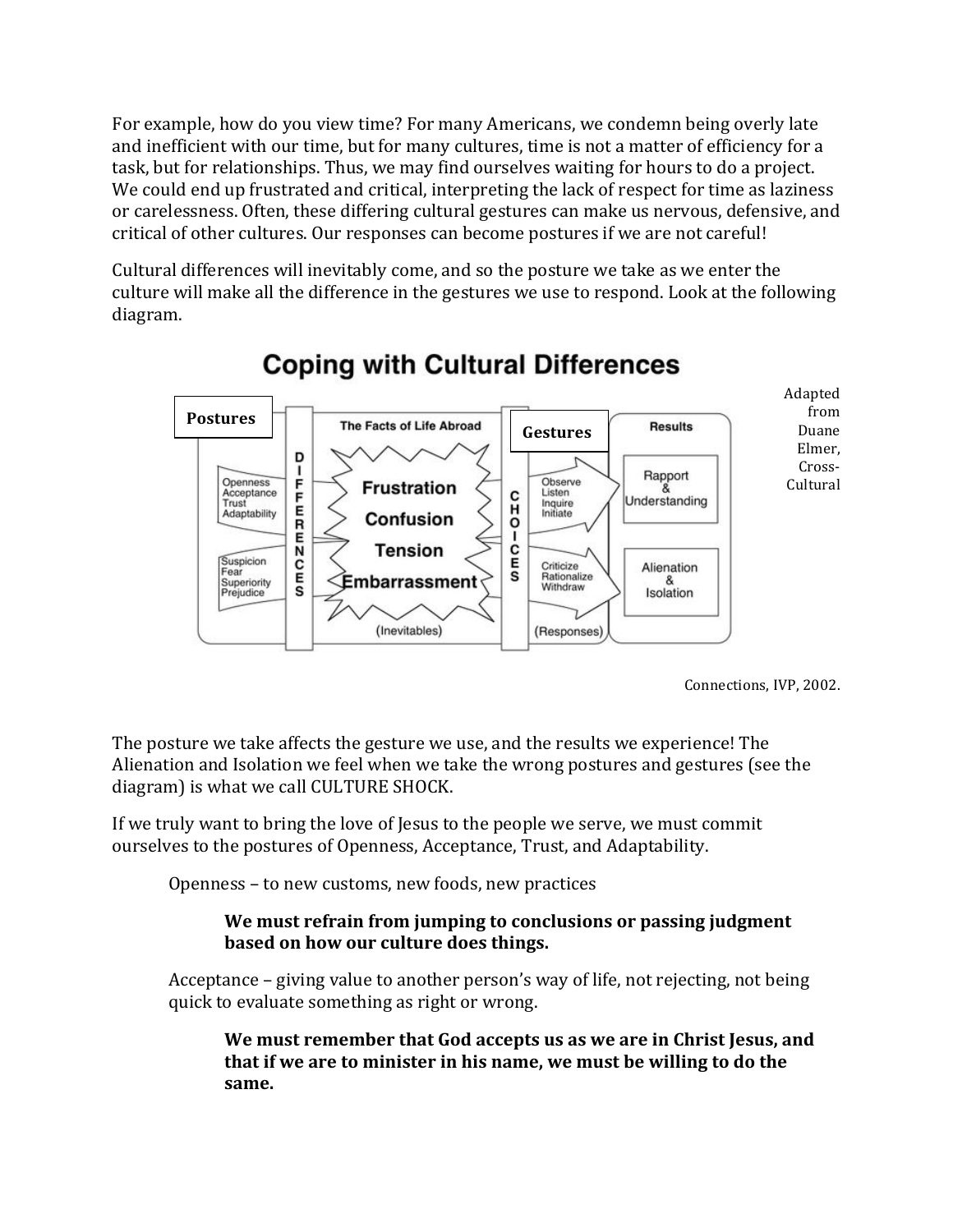Trust – building confidence in our relationships

### We must be careful to build relationships with the people we serve that means that they have something to pour into us as we do for them.

Adaptibility – being flexible and being able to change with changing conditions and cultures

#### We must be willing to respond and adapt to the new information we learn about a person and his/her setting.

In essence, we must Become Learners! An easy way to become a learner is to remember three things:

Learn ABOUT

- Ask questions.
- Don't assume that they do things the way you do.
- Before you set out to 'fix' the problem, find out what the problem really is.

#### Learn FROM

- You are not the know-it-all.
- The people you serve actually live in this place. They know more about their circumstance, their climate, their culture, and their society than you do.
- You are the guest!

### Learn WITH

- Don't just do FOR, but do WITH. Look for ways to include the people you are serving.
- What are some new things that God wants to show the both of you?
- The coming together of your culture plus their culture could result in some surprising revelations of who Jesus is to BOTH of you.
- Your faith will be enlarged as well as the faith of the person you are serving alongside.

#### TAKEAWAY:

More than a checklist of items, ask God to give you the heart of a learner, and the humility of a servant (which we'll cover next session). It'll guard you from culture shock and make your witness effective and relevant both for you and the people you'll serve.

Let's pray for each other (with the Triangle again, remember?). Asking God to cultivate within each of us the posture of a learner.

*Optional Field Assignment:*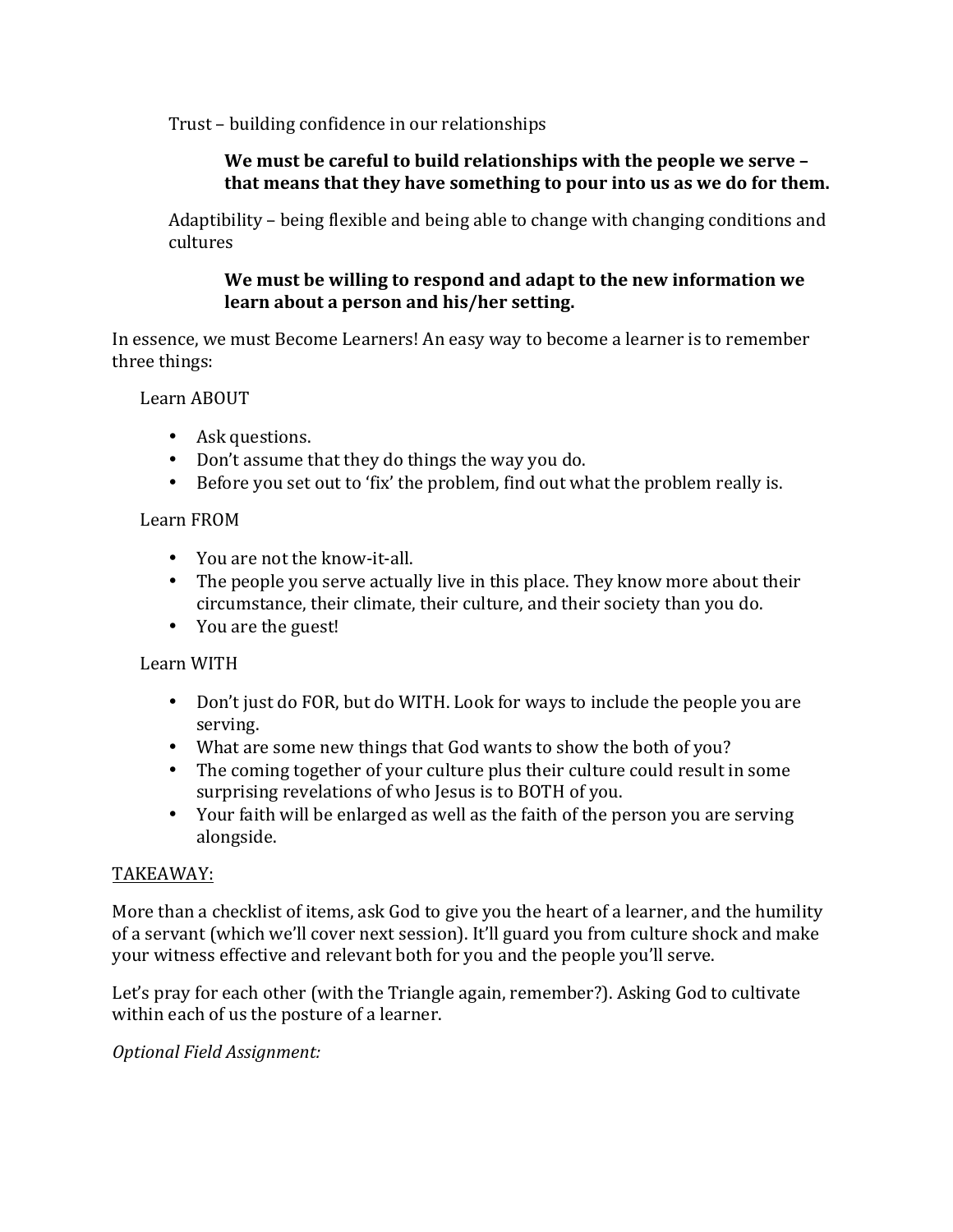This week, pick a sub-culture (skaters, goth, emo, jocks, etc.) and go ask some questions about their culture. Find out as much as you can about what they do, why they do it, etc. Be a learner!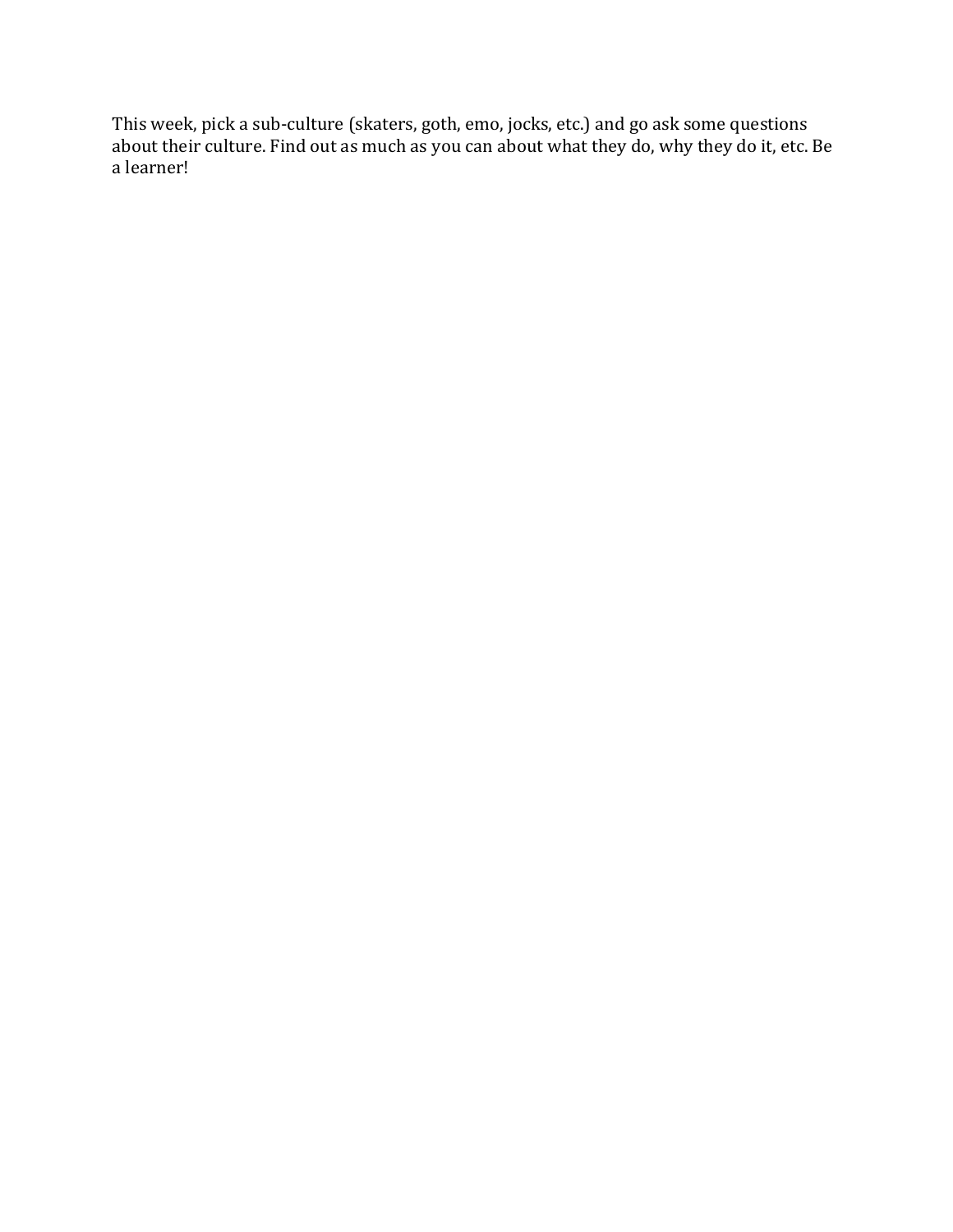## **Session 3: Becoming a Servant**

## *Main Point:*

Biblical leaders are servants. Instead of trying to be the greatest, they become the least. True servanthood is about relating to people in such a way that their dignity is affirmed and they are empowered to live a God-glorifying life.

## *Method:*

- We will look at some of the assumptions we make about serving namely that often times we serve people in the way that we would want to be served. This can cause problems especially when we are serving someone from a different culture.
- We will look at the way that Jesus came to serve not on his terms, but meeting the needs of the people he was serving.

### *Total Time: 20 minutes*

### OPENING:

We're going to talk about servanthood today. How many of you have ever had the opportunity to serve someone?

Listen to what one person said about servanthood.

"Calling ourselves a servant doesn't necessarily mean

that we will be seen as one by others." - Duane Elmer

Do you agree with this statement? Why/why not?

Anyone ever try to serve someone and it wasn't received well? Maybe they misunderstood your *motives?* Actions? Would you be willing to share about what happened?

WHY do you think you were misunderstood or your serving was not well received?

### How can we serve people in a way that is truly helpful to them?

#### LESSON:

Everyone on this team wants to serve. We are signed up to go on this trip, to raise money, to travel, and to give of our time and energy to serve people we do not know. With all of that investment, we want to make our time there purposeful and fruitful. All of us have the right motivation, but if it's not coupled with careful and respectful action, it could do more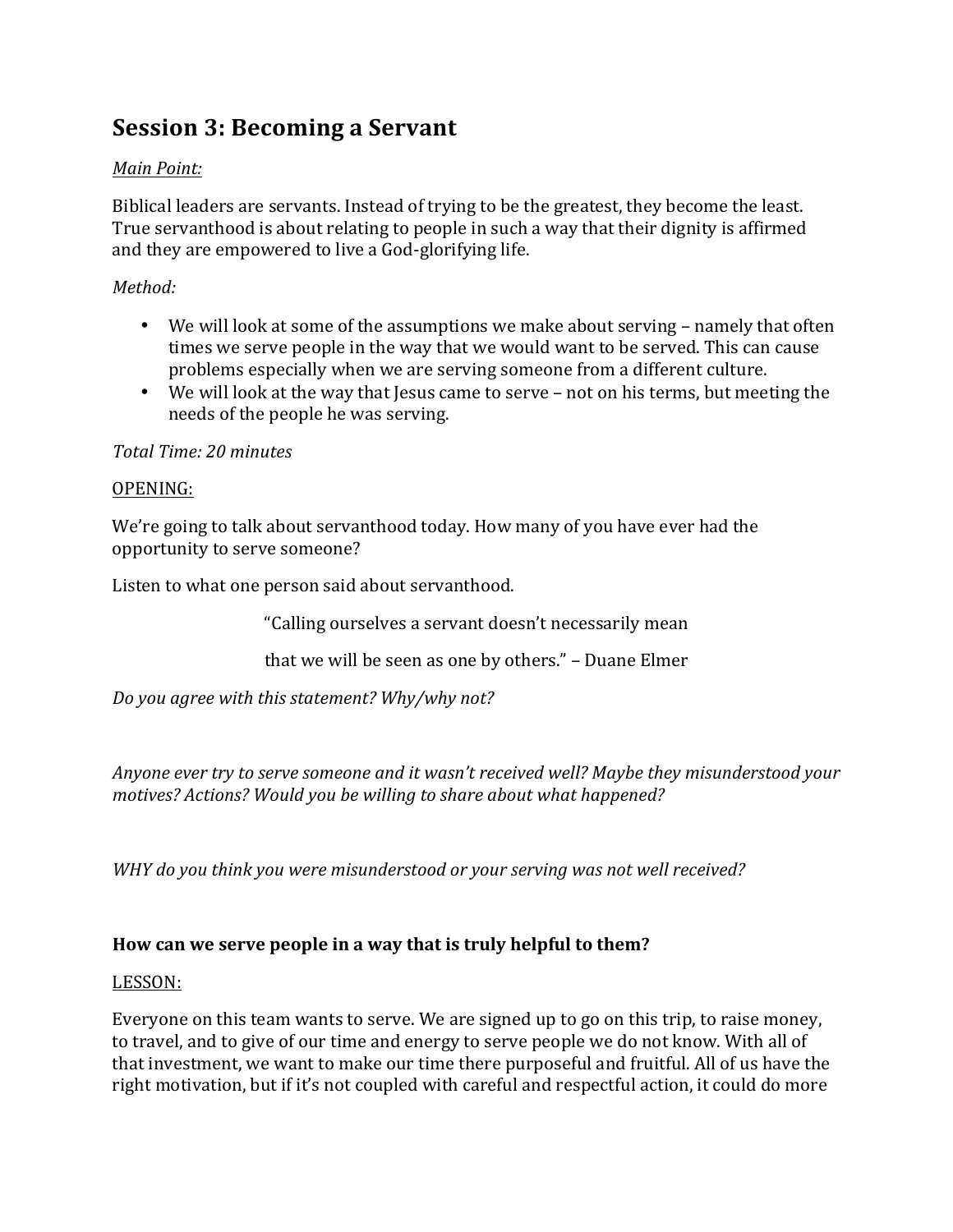harm than good. Serving is hard enough as it is, when we enter into another culture to serve, there are all sorts of new factors we have to consider.

**Remember that just as cultures differ, so do the needs and the specific ways in which we can serve people.** If we diagnose the problem wrong, our solutions will be ineffective and even potentially harmful.

*For example: how would you define poverty? Make a list of words that come to mind you think of poverty.*

Now, listen to some of what 'the poor' said about what it feels like to be poor.<sup>2</sup> As I read these, write down some key words/phrases that you hear.

For a poor person everything is terrible – illness, humiliation, shame. We are cripples; we are afraid of everything; we depend on everyone. No one needs us. We are like garbage that everyone wants to get rid of.

- Moldova

When I don't have any [food to bring my family], I borrow, mainly from neighbors and friends. I feel ashamed standing before my children when I have nothing to help and feed the family.

- Guinea-Bissau

We cannot afford to invite anyone to our house and we feel uncomfortable visiting others without bringing a present. The lack of [relationships] leaves one depressed, creates a constant feeling of unhappiness, and a sense of low self-esteem.

- Latvia

I have a feeling of powerlessness and an inability to make myself heard.

- Cameroon

According to these four quotes, what are some key words or phrases that you heard? Do you see any differences between how you described poverty and the way they did? What surprises *you?*

Usually, most North Americans describe poverty as largely a lack of material goods – stuff. But a lot of what you just heard as to do with dignity/shame, power/weakness, fear, dependence, and a lack of worth! **If we try to serve by just meeting their material** needs, we will totally miss an opportunity to really serve them.

**Servanthood always has the** *person being served* **in mind, not the server! True** servanthood is about stepping outside of what is comfortable for me and caring for the **true needs** of the other person. Consider these points:

1. *Serving without understanding causes confusion or worse.* 

It's difficult to serve someone without understanding their context and what they really need. What we think is helpful may not be!

 

<sup>&</sup>lt;sup>2</sup> Taken from Steve Corbett and Brian Fikkert, *When Helping Hurts*, 52-53.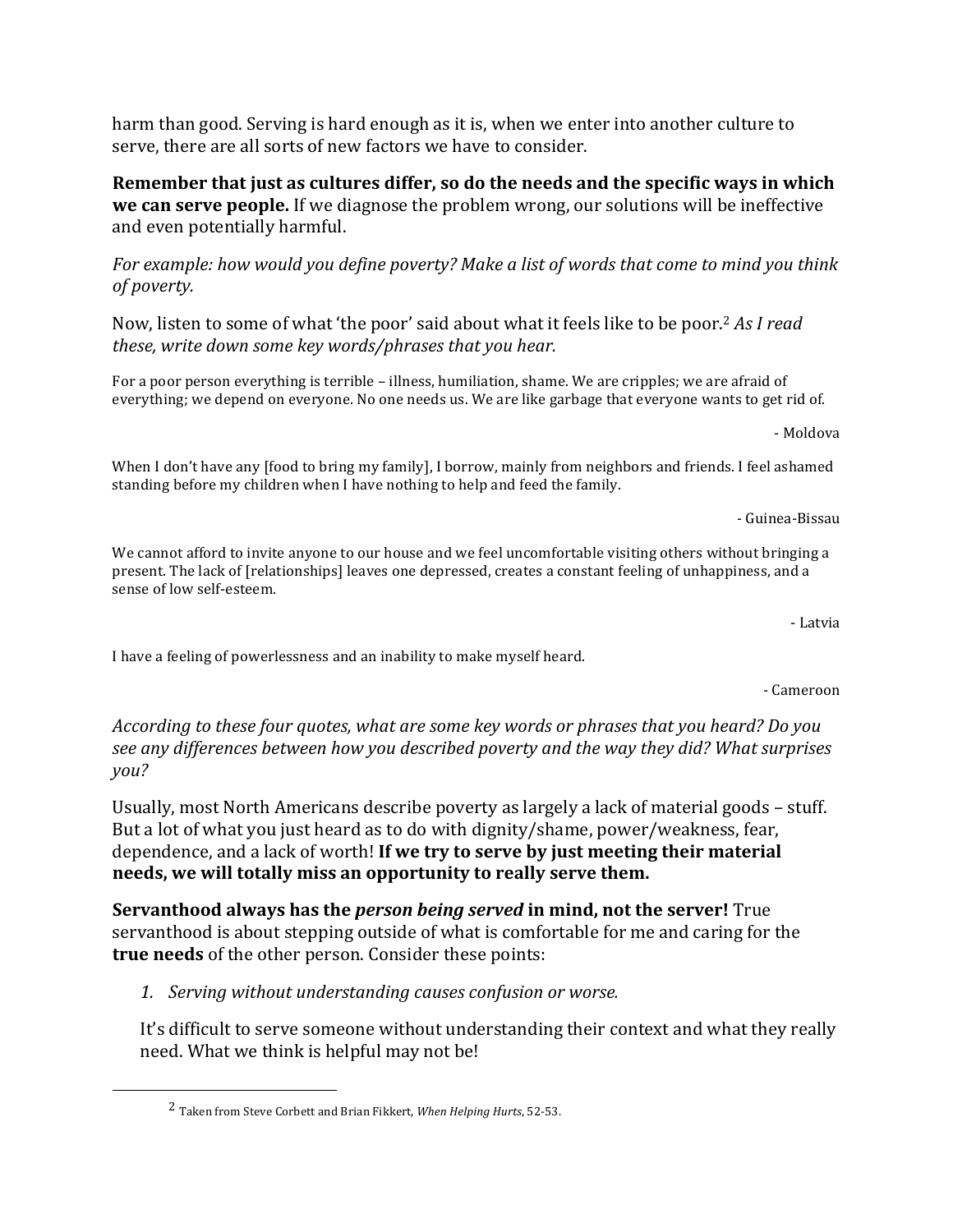For example, when we meet some little kids, we may want to give them something  $- a$ pencil, some money, buy them some ice cream, etc. But what if in that culture, it causes jealousy, competition, or makes the parents feel powerless or poor?

The better we understand a person's culture, the more appropriately we can serve him/her!

### 2. *Servanthood takes different forms, depending on the situation.*

It's an attitude, more than a set of rules. If it isn't an expression of who we are, it will come across as artificial and false.

If you have the right attitude of humility in servanthood, you will take the time to...

WATCH: observe people's interactions, customs, look at what they value.

ASK: get to know the people - who are they? What do they want in life? What are their needs?

PRAY: ask God for supernatural insight to respond to the needs in a way that points to the saving grace of Jesus. What is God already up to?

COOPERATE: we are not the savior! Rather, we are coming to join in on what God is already doing through the local church. How can we learn from the local church?

If you come away from serving the people and have not learned anything about them, you may have not served as well as you thought!

3. All of the different postures we take towards culture, position us to become effective servants in that culture.<sup>3</sup>

Openness: we are willing to step out of our comfortable culture in order to initiate and sustain relationships.

Acceptance: you can't communicate value and worth to others unless they feel welcomed and safe.

Trust: you can't build trust with a person until they feel that they have been accepted by you – until they know that you value them as human beings.

Learning: you can't learn from another person until you have built trust with them. Learning demonstrates an attitude of humility and a willingness to identify with the people.

Understanding: you can't understand another person until you have learned *from* them and eventually *with* them.

 

<sup>&</sup>lt;sup>3</sup> For more info on the various postures, see Duane Elmer, *Cross-Cultural Servanthood*, 144-152.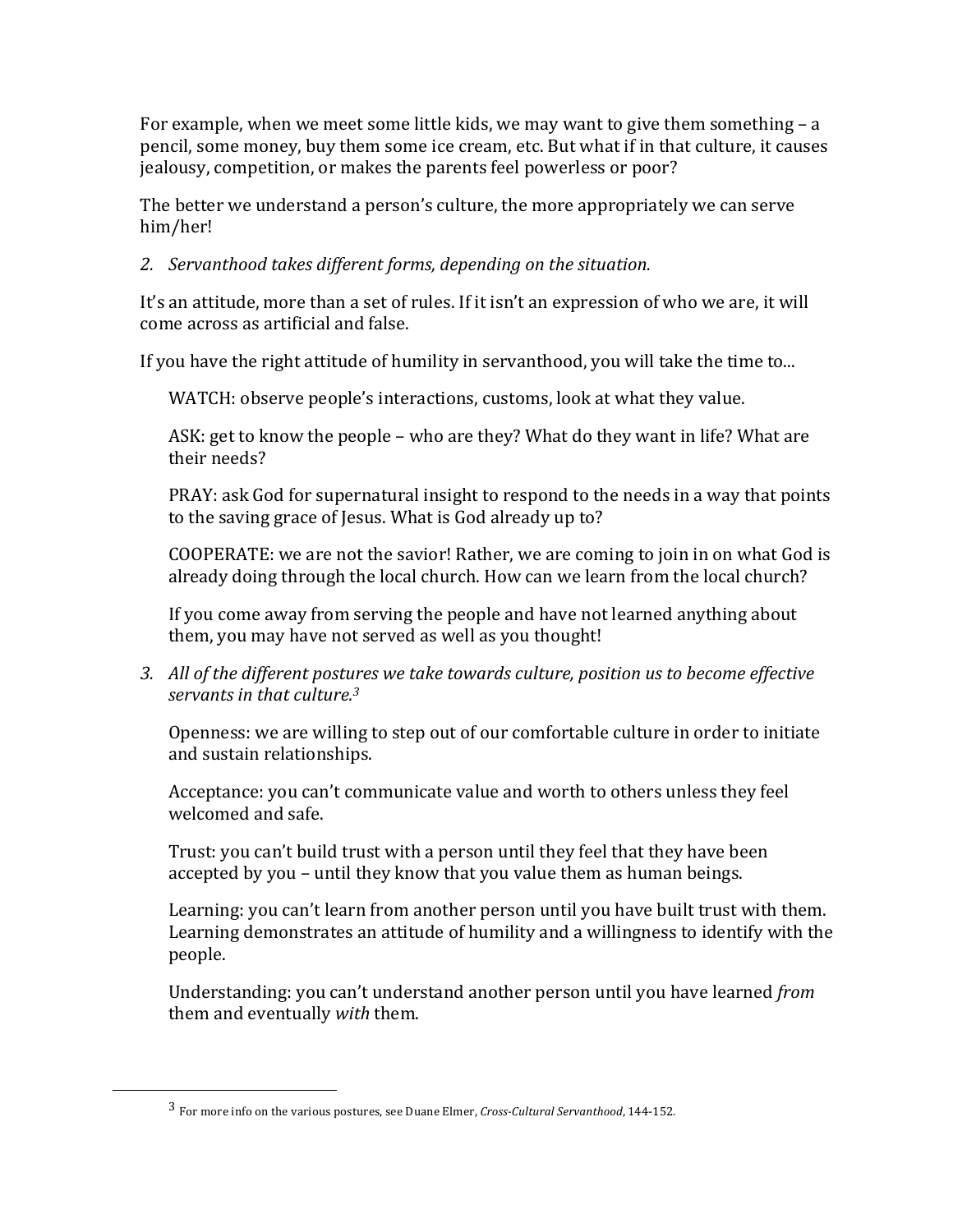\**It's* important to note that this is not just a linear process. You don't move from *openness to acceptance and so on...so that servanthood is the end of the line. No, it's more circular and integrated.* 

#### **LEADMISSIONS** is at its core **RELATIONAL!**

Projects don't serve people, and people don't serve projects.

People serve people.

Most of the time the thing that keeps us from serving in culturally relevant and appropriate ways is our own pride! We think that we know what is good for them or that our ways/ideas are better. We don't think to get out of our comfort zones because we don't think we need to get out of our cultures. Deep inside, we think that our culture is better than theirs, so they should accept our charity.

But that's not what Jesus did. He left the 'comfort' of heaven to become one of us (John 1:14; 2 Cor 8:9; Phil 2:5-11) . He walked in our shoes and experienced our life (Heb 4:15). Jesus humbled himself and served us in order to save us (Mark 10:45).

#### The ultimate picture of servant leadership is Jesus.

#### *Read John 13:1-17*

Notice that Jesus serves in a culturally appropriate, yet profound and life-changing way.

**Culture:** everyone at the table understood the custom of foot-washing.

**Need:** they all had dirty feet! Almost all travel was done by foot on dirt/dust roads, and most footwear was sandal-like. Thus, a person's feet would get very dirty.

Even more, they had a need to see an example of the greatest serving the least. Jesus was giving them an example of what it truly means to serve  $-$  to give up our power, our position, our privileges to be with and to care for people who may even end up betraying us!

**Action:** Jesus didn't just talk about being an example – he was one. He didn't just talk to them about how to serve one another, but rather he SHOWED them. He used a custom that everyone was familiar with, and he gave it a meaning that pointed to what God was doing in their lives through Jesus.

#### TAKEAWAY:

If we can remember the example of Jesus, while taking the time to humbly observe, ask questions, and learn about the culture we are entering, we will become the kind of servants that truly point to Jesus. Think about some of these questions.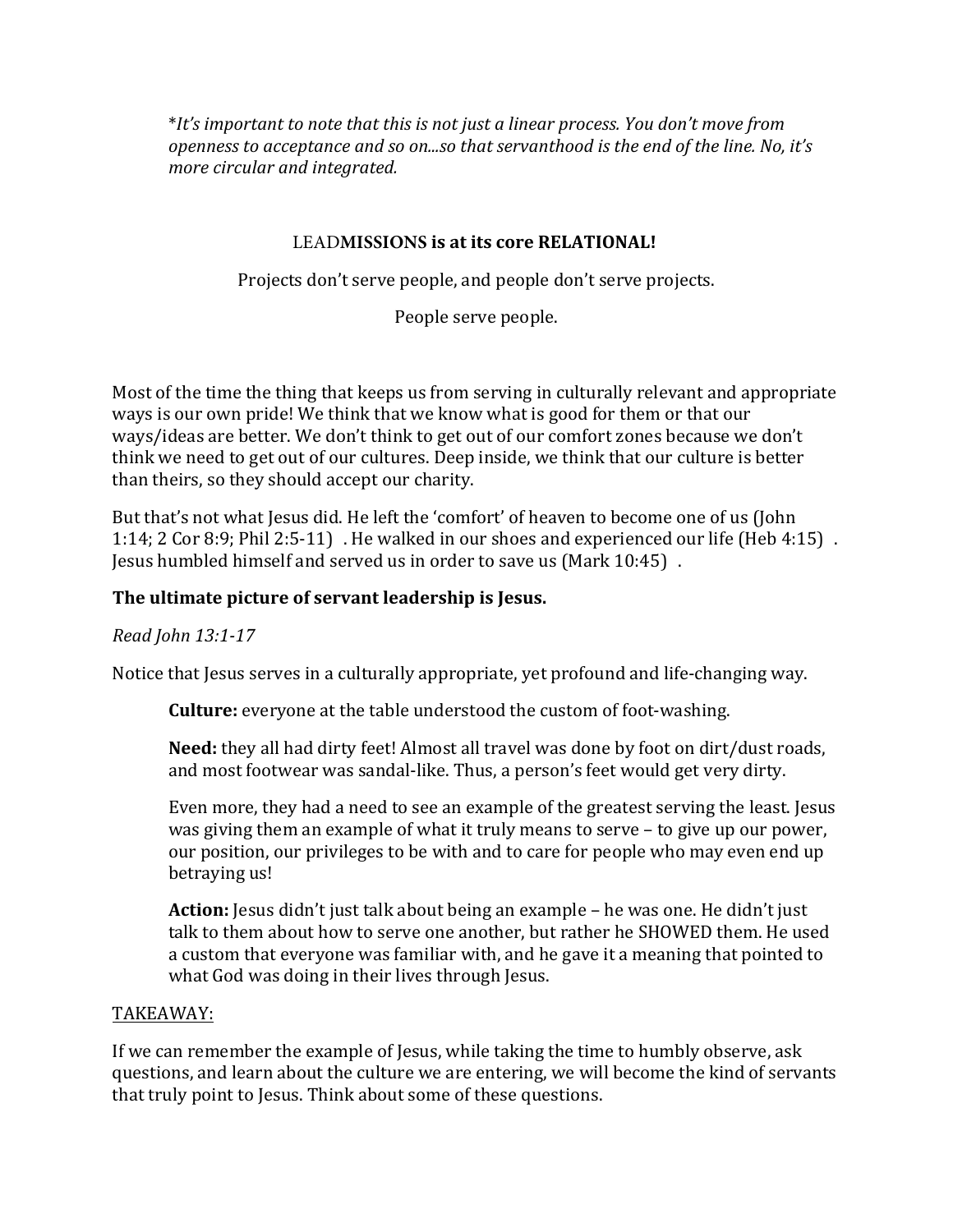- What do we know about the culture that we are going into?
- What can we take the time to learn beforehand? History? Demographics? Situations?
- What can we learn when we are there? Personal stories? Real-life examples?
- What is God already doing there?
- What can I learn from these people?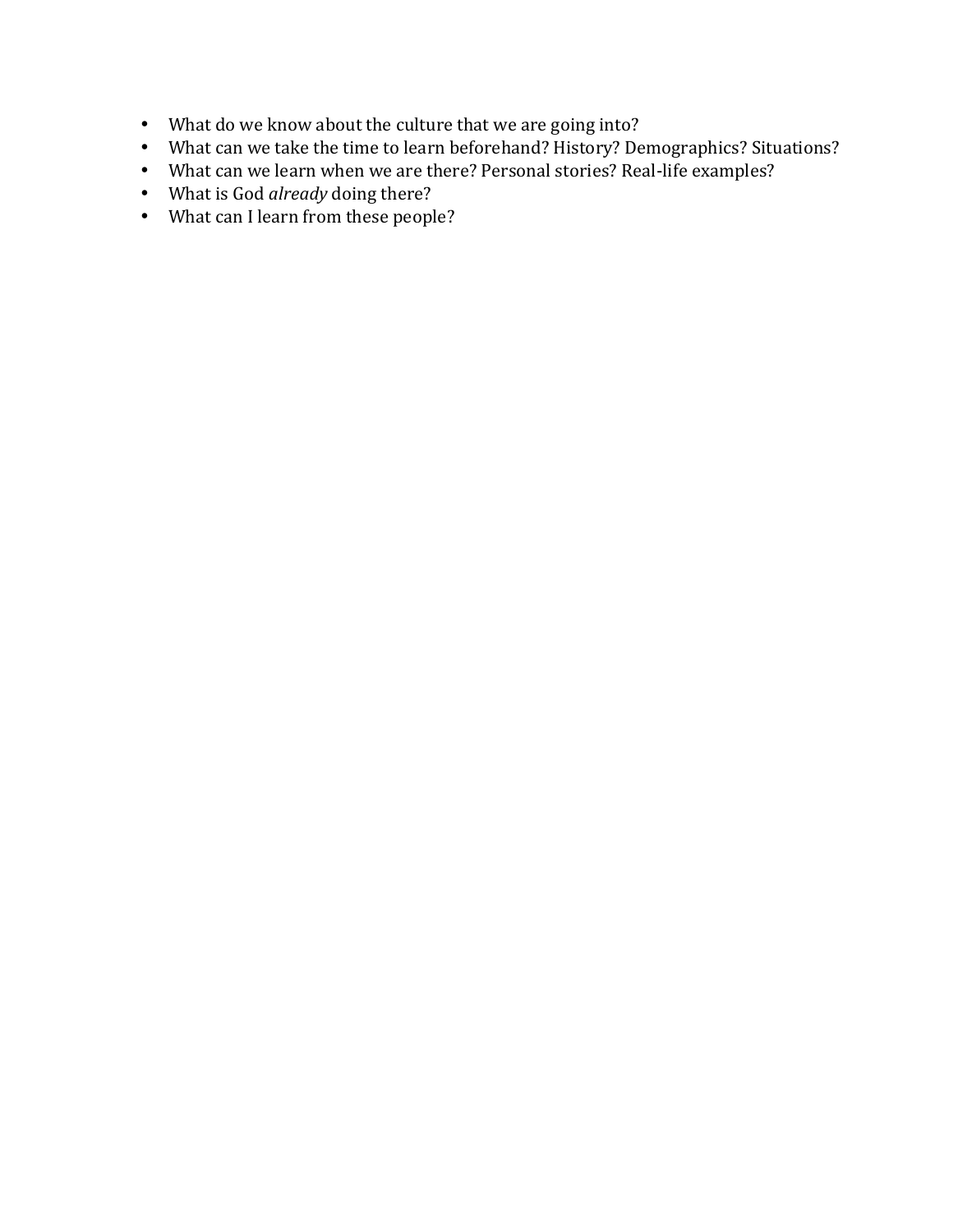# **POST-TRIP SESSIONS**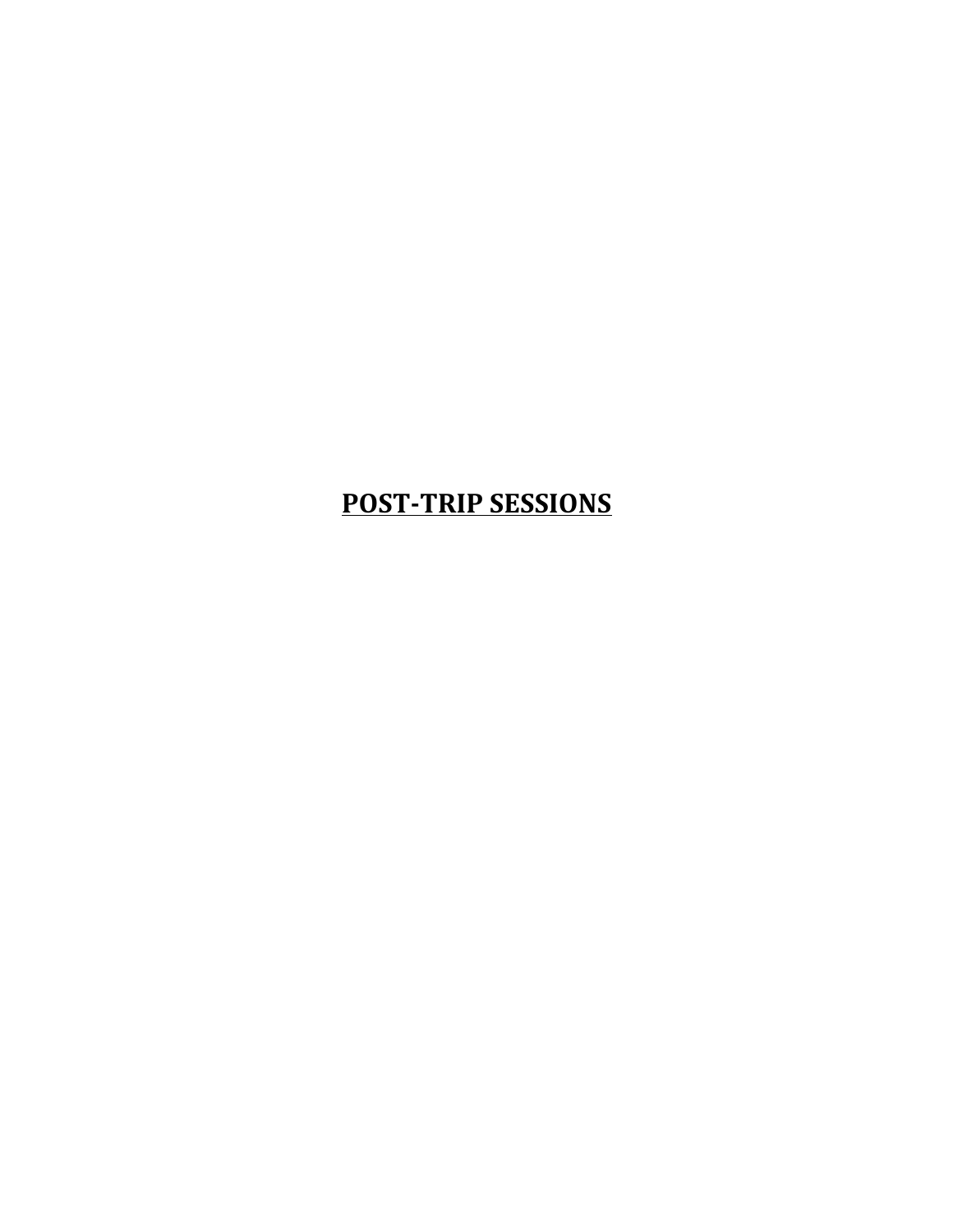Every youth leader wants to see the mission trip (and the lessons learned) have a longlasting impact on our students well into the school year. But often times, once the trip is over, it's impact lasts about two-three weeks. Sadly, it is often out of sight and out of mind.

We want to encourage you to consider being intentional and focused about what happens post-trip. Consider scheduling (in advance) at least two post-trip debrief sessions where you will help students manage reentry back into their home culture as well as the application of leadership lessons and missional commitments they made during the trip. The first of these sessions should be as close to the end of the trip as possible.

To assist you in planning these post-trip, debrief/training sessions, we've included some light exercises you can do to help students process what God wants for them next. As David Livermore puts it, "what you do on a short-term mission trip is not nearly as important as what you will do here at home. But in order to fully carry out that mission at home, you need to go on a short-term trip." These debriefing/training sessions should be focused on the mission that God has for you now, in your home context.

### **Session 1: Evaluating Cultures**

**Opening** 

1. Draw two circles on a large sheet of paper.



2. Ask the students to describe aspects of the culture that you just visited, and write those in the first circle.

3. Then ask students to describe aspects of your home culture, and write those in the second circle.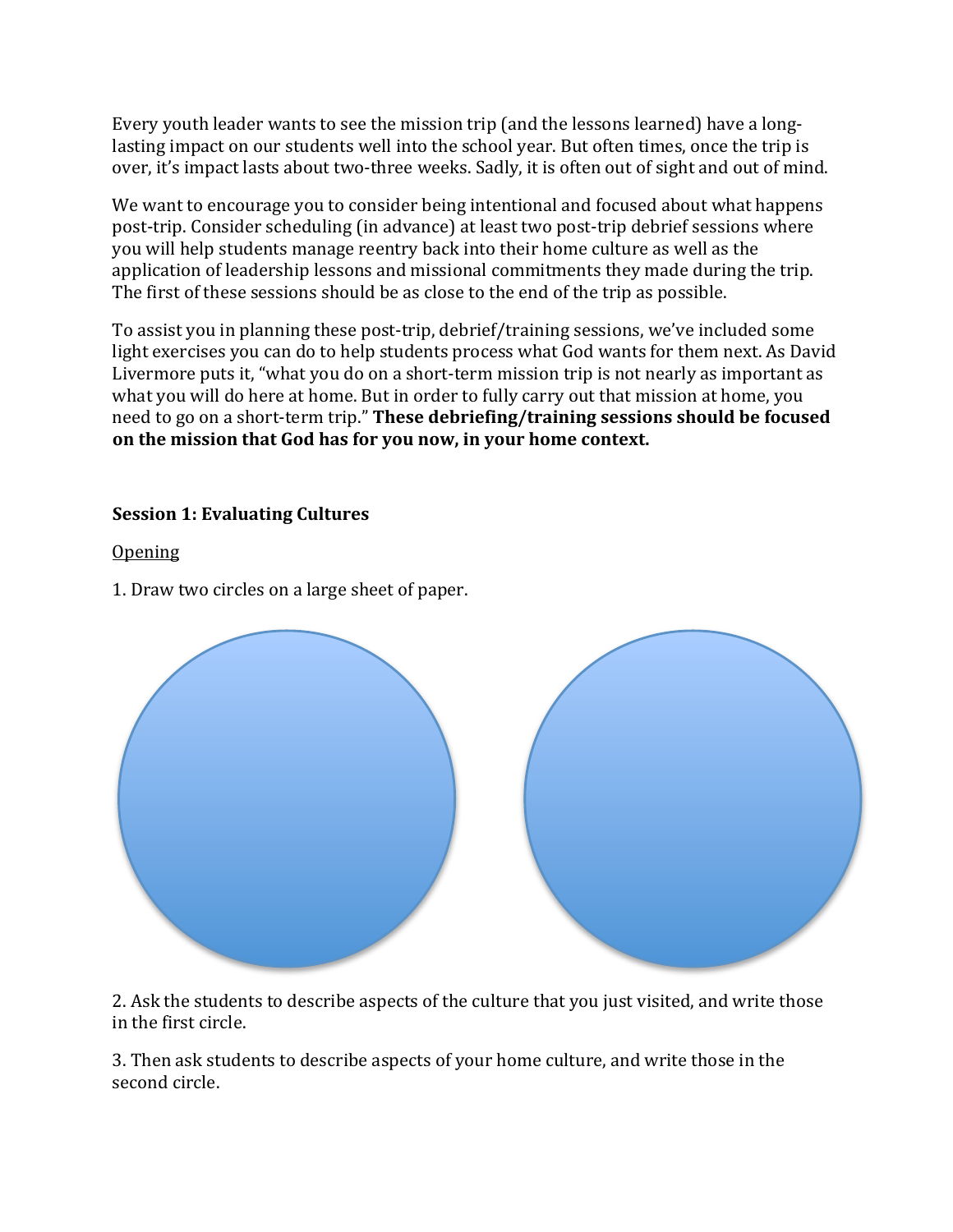- 4. Compare the circles.
	- Are the descriptions in one more positive or negative than the other?
	- What patterns do you see?
	- Take note of what aspects of culture stuck with students. For example, is there a theme of relational strength? Contentment? Joy? In one culture versus the other?
- 5. Draw bridging line between the circles.



The bridging line is where we are as a team. We've seen things, experienced things, and *learned things that have changed the way we view our own home culture.* (Usually, the observations about home culture are a bit more negative than the ones about the visited culture. This is usually called **missional romanticism.**)

How could what we have learned about the culture we were in shape how we interact with *people in our own culture?* 

*How* will we exist in our own home culture differently? We can't reject everything about our own culture, but maybe God is opening up some opportunities for us to live missionally here?

Add some of your own questions and comments here as you tailor this session for your team's needs and your student ministry's culture/mission.

For the next session, make sure everyone brings their journals from the trip.